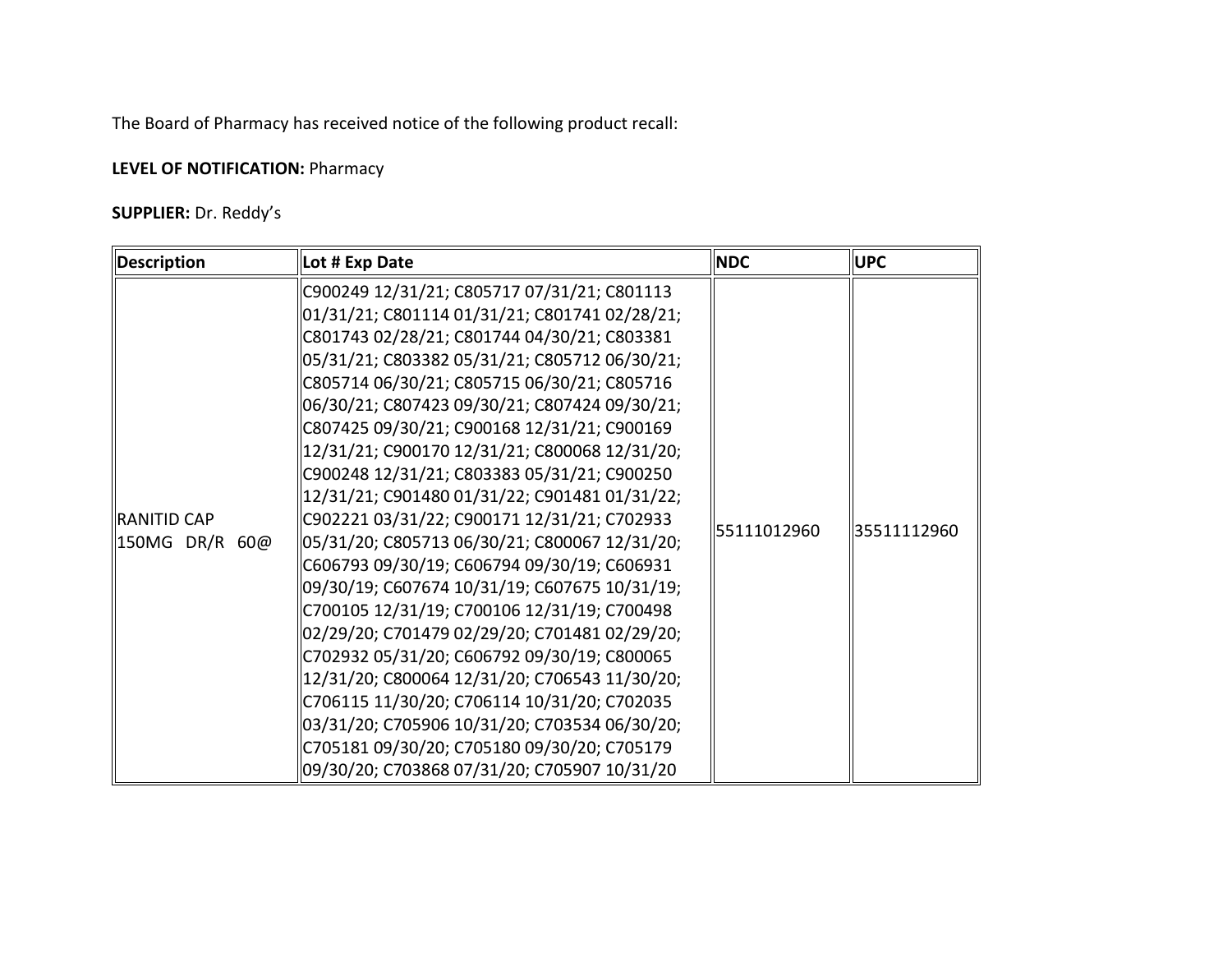| Description                          | Lot # Exp Date                                                                                                                                                                                                                                                                                                                                                                                                                                                                                                                                                                                                                                                                                                                                                                                                                                                                                                                                                                                                                                                         | <b>INDC</b> | <b>UPC</b>  |
|--------------------------------------|------------------------------------------------------------------------------------------------------------------------------------------------------------------------------------------------------------------------------------------------------------------------------------------------------------------------------------------------------------------------------------------------------------------------------------------------------------------------------------------------------------------------------------------------------------------------------------------------------------------------------------------------------------------------------------------------------------------------------------------------------------------------------------------------------------------------------------------------------------------------------------------------------------------------------------------------------------------------------------------------------------------------------------------------------------------------|-------------|-------------|
| RANITID CAP<br>300MG DR/R 100@       | C803384 05/31/21; C705182 09/30/20; C706547<br>  11/30/20; C607363 09/30/19; C705909 10/31/20;<br>C702031 03/31/20; C701485 02/29/20; C700104<br>01/31/20; C703536 06/30/20; C700891 01/31/20                                                                                                                                                                                                                                                                                                                                                                                                                                                                                                                                                                                                                                                                                                                                                                                                                                                                          | 55111013001 | 35511113001 |
| <b>IRANITID CAP</b><br>300MG DR/R30@ | C700103 12/31/19; C705908 10/31/20; C705183<br>09/30/20; C704724 08/31/20; C704723 08/31/20;<br>C704071 07/31/20; C704070 07/31/20; C703537<br>06/30/20; C702356 04/30/20; C702355 04/30/20;<br>C702032 03/31/20; C701483 02/29/20; C700102<br>12/31/19; C608619 11/30/19; C608618 11/30/19;<br>C607364 09/30/19; C606936 10/31/19; C606935<br>10/31/19; C606934 09/30/19; C705185 09/30/20;<br>C701484 02/29/20; C805719 07/31/21; C805260<br>06/30/21; C805261 06/30/21; C805262 06/30/21;<br>C805263 07/31/21; C805264 07/31/21; C805259<br>06/30/21; C805718 07/31/21; C901479 01/31/22;<br>C805720 07/31/21; C809503 11/30/21; C900251<br> 12/31/21; C900252 01/31/22; C902223 03/31/22;<br>C705184 09/30/20; C805265 07/31/21; C800073<br>01/31/21; C706544 11/30/20; C902224 03/31/22;<br>C706546 11/30/20; C805258 06/30/21; C800072<br>01/31/21; C706545 11/30/20; C800074 01/31/21;<br>C800075 02/28/21; C800076 02/28/21; C800077<br>02/28/21; C801119 02/28/21; C801745 02/28/21;<br>C803385 05/31/21; C803386 05/31/21; C800071<br>$\vert 01/31/21 \vert$ | 55111013030 | 35511113030 |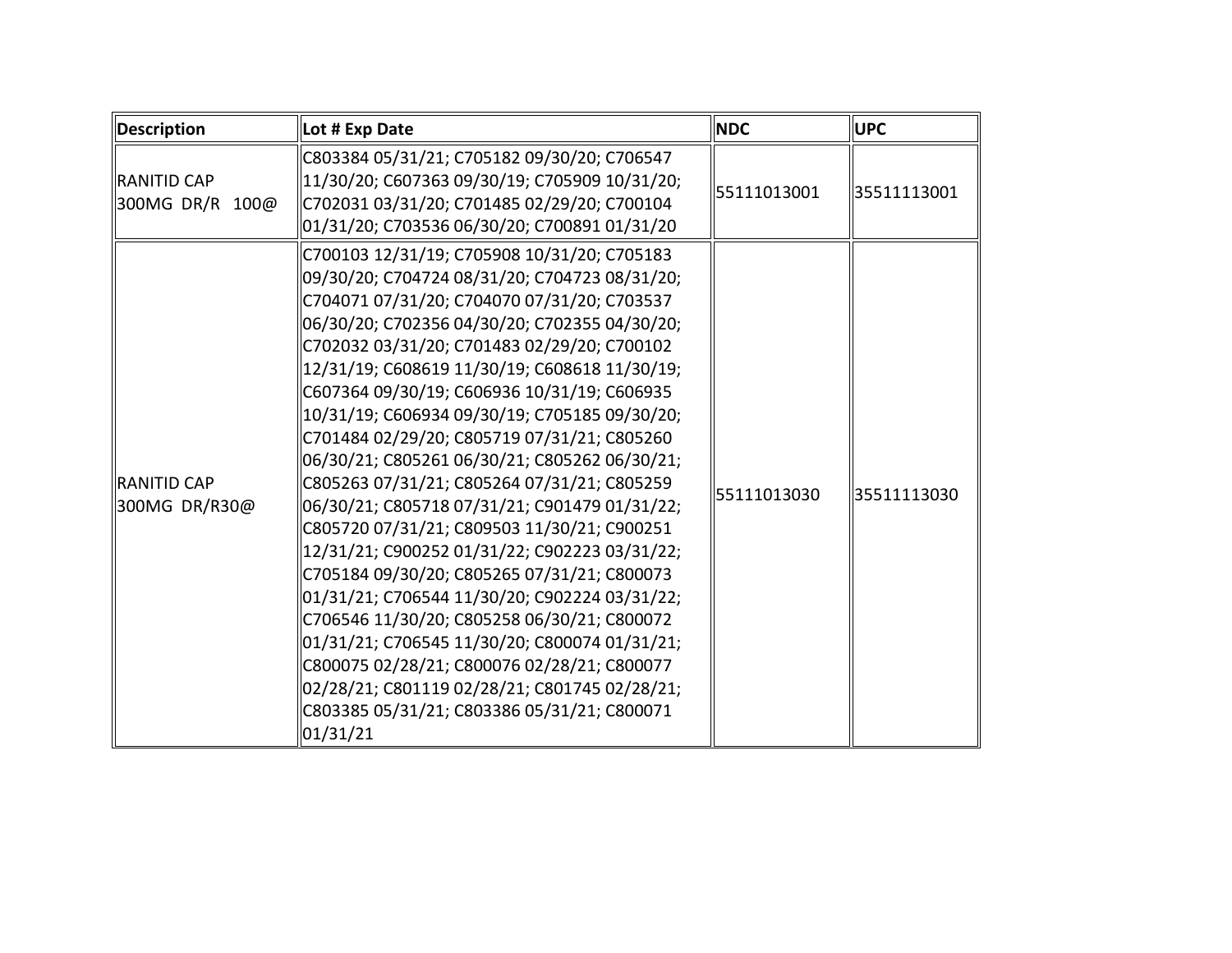| <b>Description</b>                        | Lot # Exp Date                                                                                                                                                                                                                                                                                                                                                                                                                                                                                                                                                                    |                                                                                                                                                                                                                                                                                                                                                                                                                                                                                                        | <b>NDC</b>   | <b>UPC</b>  |
|-------------------------------------------|-----------------------------------------------------------------------------------------------------------------------------------------------------------------------------------------------------------------------------------------------------------------------------------------------------------------------------------------------------------------------------------------------------------------------------------------------------------------------------------------------------------------------------------------------------------------------------------|--------------------------------------------------------------------------------------------------------------------------------------------------------------------------------------------------------------------------------------------------------------------------------------------------------------------------------------------------------------------------------------------------------------------------------------------------------------------------------------------------------|--------------|-------------|
| <b>RANITIDINE CAP</b><br>  150MG DR R500@ | C801117 01/31/21; C801116 01/31/21; C801115<br>C800066 12/31/20; C800063 12/31/20; C706542<br>C706113 10/31/20; C805711 06/30/21; C706540<br>C804069 05/31/21; C804070 05/31/21; C804071<br>C807419 09/30/21; C807420 09/30/21; C807421<br>C706112 10/31/20; C702935 05/31/20; C804073<br>C606933 09/30/19; C607361 10/31/19; C607362<br>C608621 11/30/19; C705178 09/30/20; C700107<br>C700500 03/31/20; C701480 02/29/20; C705177<br>C702934 05/31/20; C607677 10/31/19; C703535<br>C704721 08/31/20; C704722 08/31/20; C705175<br>09/30/20; C705176 09/30/20; C701482 02/29/20 | 01/31/21; C800070 12/31/20; C800069 12/31/20;<br>11/30/20; C706541 11/30/20; C801118 01/31/21;<br>11/30/20; C801742 02/28/21; C804068 04/30/21;<br>05/31/21; C804072 05/31/21; C805257 07/31/21;<br>09/30/21; C807422 09/30/21; C902222 03/31/22;<br>05/31/21; C608622 11/30/19; C606932 09/30/19;<br>10/31/19; C607676 10/31/19; C703866 07/31/20;<br>12/31/19; C700108 12/31/19; C700499 03/31/20;<br>09/30/20; C702033 03/31/20; C702034 03/31/20;<br>06/30/20; C703867 07/31/20; C703869 07/31/20; | 55111012905  | 35511112905 |
| Sam's Rant 150mg Tabs Btl, 190(2x95) Tray |                                                                                                                                                                                                                                                                                                                                                                                                                                                                                                                                                                                   | See Attachment A                                                                                                                                                                                                                                                                                                                                                                                                                                                                                       | 78742089720  |             |
| Target Ranitidine Tab 150mg 40ct Bottle   |                                                                                                                                                                                                                                                                                                                                                                                                                                                                                                                                                                                   | See Attachment A                                                                                                                                                                                                                                                                                                                                                                                                                                                                                       | 848985000598 |             |
| Thirty Madison R150 Tab 24ct Btl          |                                                                                                                                                                                                                                                                                                                                                                                                                                                                                                                                                                                   | See Attachment A                                                                                                                                                                                                                                                                                                                                                                                                                                                                                       | 848985000772 |             |
| Thirty Madison R150 Tab 95ct Btl          |                                                                                                                                                                                                                                                                                                                                                                                                                                                                                                                                                                                   | See Attachment A                                                                                                                                                                                                                                                                                                                                                                                                                                                                                       | 848985000789 |             |
| Walgreens R150 Tab 200Ct Btl              |                                                                                                                                                                                                                                                                                                                                                                                                                                                                                                                                                                                   | See Attachment A                                                                                                                                                                                                                                                                                                                                                                                                                                                                                       | 311917175997 |             |
| Walgreens Ranitidine 150mg Tabs Btl, 24   |                                                                                                                                                                                                                                                                                                                                                                                                                                                                                                                                                                                   | See Attachment A                                                                                                                                                                                                                                                                                                                                                                                                                                                                                       | 311917126418 |             |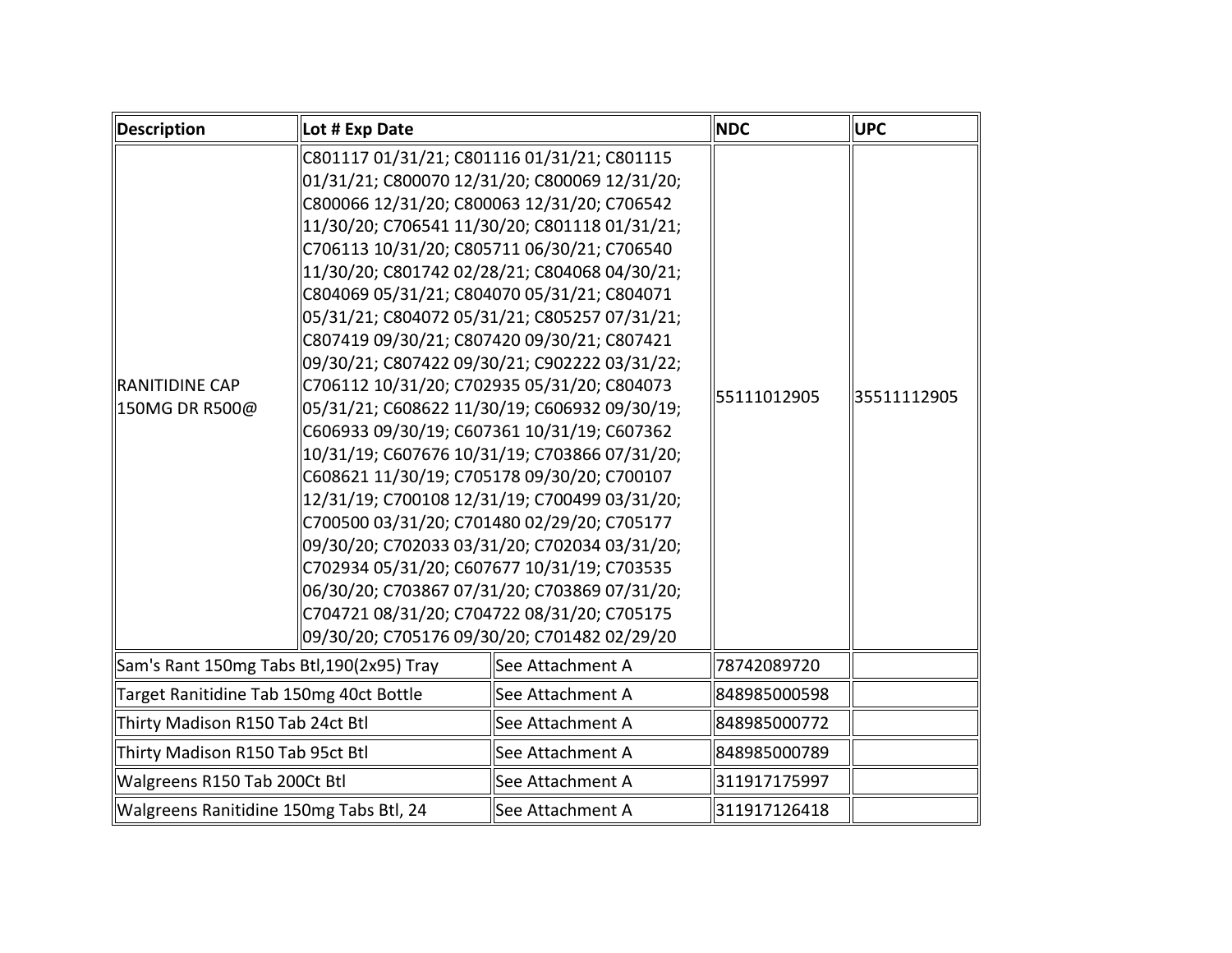| Description                        | Lot # Exp Date                          |                  | <b>NDC</b>   | <b>UPC</b> |
|------------------------------------|-----------------------------------------|------------------|--------------|------------|
|                                    | Walgreens Ranitidine 150mg Tabs Btl, 95 | See Attachment A | 311917126432 |            |
|                                    | Walgreens Ranitidine 75mg Tab 30Ct Btl  | See Attachment A | 311917161648 |            |
|                                    | Walgreens Ranitidine 75mg Tab 80Ct Btl  | See Attachment A | 311917161655 |            |
|                                    | Walgreens Ranitidne 150mg 65 Ct Btl     | See Attachment A | 311917173207 |            |
| WALMART R150 TAB 65ct BTL CP32     |                                         | See Attachment A | 681131023962 |            |
|                                    | Walmart R150 Tablet 130ct Bottle NV     | See Attachment A | 681131277495 |            |
| Walmart Ran 150 mg 220 CT Btl      |                                         | See Attachment A | 681131053945 |            |
| CDMA R150 TAB 24ct BTL             |                                         | See Attachment A | 635515996434 |            |
| CDMA R150 TAB 50ct BTL             |                                         | See Attachment A | 635515996441 |            |
| CDMA R75 TAB 30ct BTL              |                                         | See Attachment A | 635515996465 |            |
| CDMA R75 TAB 60ct BTL              |                                         | See Attachment A | 635515996458 |            |
| CVS R75 TAB 160ct Bottle NG        |                                         | See Attachment A | 50428398647  |            |
| CVS R75 TAB 30ct Bottle NG         |                                         | See Attachment A | 50428312568  |            |
| CVS R75 TAB 80ct Bottle NG         |                                         | See Attachment A | 50428283073  |            |
| DRL Control Label R75 Tab 60ct Btl |                                         | See Attachment A | 848985001717 |            |
|                                    | DRL Ranitidine 150mg Tablets 24ct BTL00 | See Attachment A | 848985000475 |            |
| HCA R150 Tab 220ct Btl             |                                         | See Attachment A | 848985000734 |            |
| HCA R150 Tab 95ct Btl              |                                         | See Attachment A | 848985000727 |            |
| Kroger Ranitidine 150mg 24ct Btl   |                                         | See Attachment A | 4126034186   |            |
| Kroger Ranitidine 150mg 50ct Btl   |                                         | See Attachment A | 4126034187   |            |
| Kroger Ranitidine 75mg 30ct Btl    |                                         | See Attachment A | 1111038507   |            |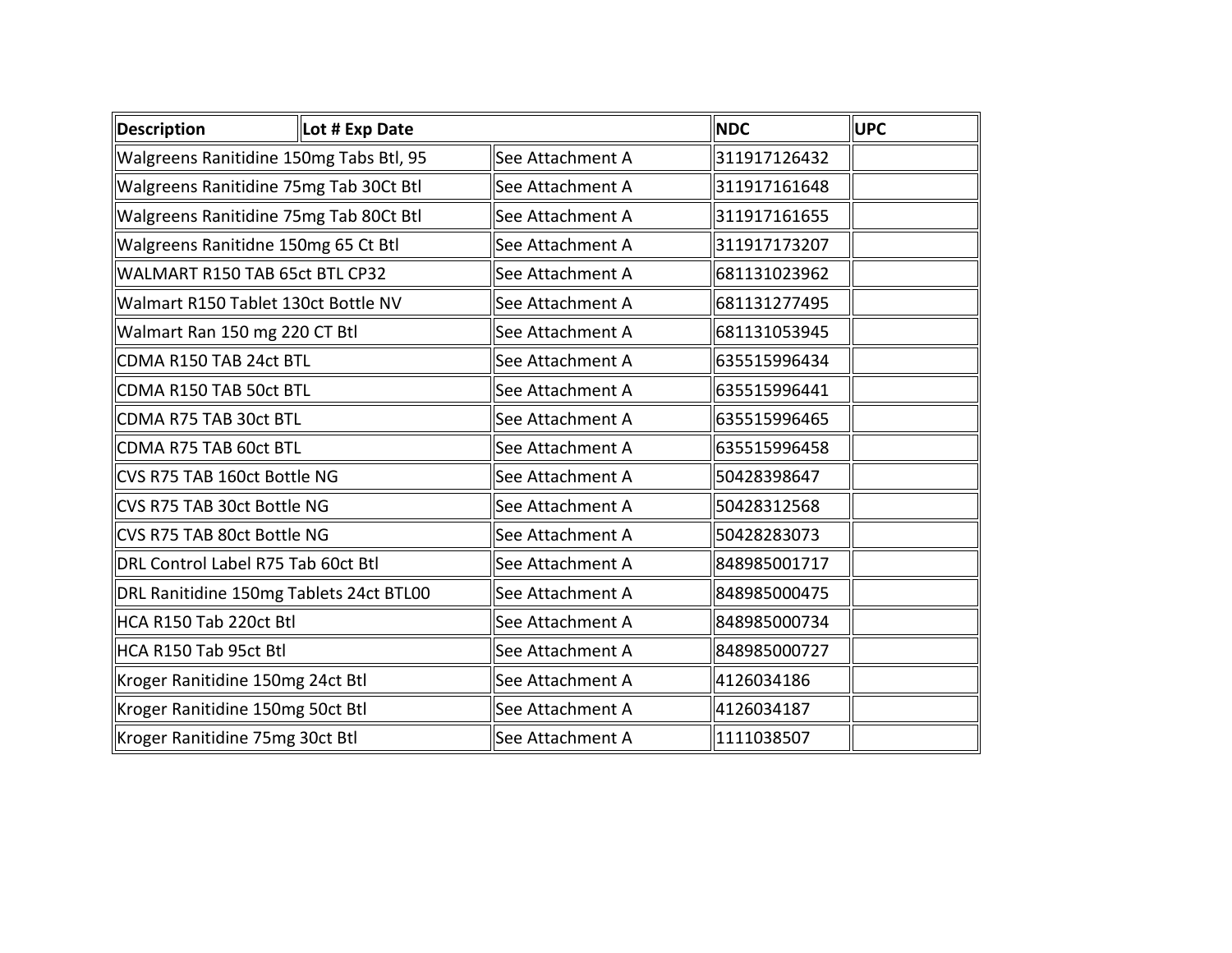## **Attachment A –**

|     | S.No. Description                |            | Batch Number Batch Exp Date NDC |            |
|-----|----------------------------------|------------|---------------------------------|------------|
| 220 | Kroger Ranitidine 75mg 30ct Btl  | 79L700316A | 10/31/2019                      | 1111038507 |
| 338 | Kroger Ranitidine 75mg 30ct Btl  | 79L800503E | 4/30/2020                       | 1111038507 |
| 339 | Kroger Ranitidine 75mg 30ct Btl  | 79L800505A | 4/30/2020                       | 1111038507 |
| 340 | Kroger Ranitidine 75mg 30ct Btl  | 79L800505B | 4/30/2020                       | 1111038507 |
| 438 | Kroger Ranitidine 75mg 30ct Btl  | 79L800786A | 8/31/2020                       | 1111038507 |
| 440 | Kroger Ranitidine 75mg 30ct Btl  | 79L800787A | 8/31/2020                       | 1111038507 |
| 519 | Kroger Ranitidine 75mg 30ct Btl  | 79L800961D | 11/30/2020                      | 1111038507 |
| 523 | Kroger Ranitidine 75mg 30ct Btl  | 79L800964D | 11/30/2020                      | 1111038507 |
| 178 | Kroger Ranitidine 150mg 24ct Btl | 79L700250B | 9/30/2019                       | 4126034186 |
| 179 | Kroger Ranitidine 150mg 24ct Btl | 79L700250C | 9/30/2019                       | 4126034186 |
| 224 | Kroger Ranitidine 150mg 24ct Btl | 79L700327A | 11/30/2019                      | 4126034186 |
| 262 | Kroger Ranitidine 150mg 24ct Btl | 79L800188C | 1/31/2020                       | 4126034186 |
| 286 | Kroger Ranitidine 150mg 24ct Btl | 79L800363B | 3/31/2020                       | 4126034186 |
| 346 | Kroger Ranitidine 150mg 24ct Btl | 79L800541D | 5/31/2020                       | 4126034186 |
| 382 | Kroger Ranitidine 150mg 24ct Btl | 79L800679B | 6/30/2020                       | 4126034186 |
| 422 | Kroger Ranitidine 150mg 24ct Btl | 79L800743D | 7/31/2020                       | 4126034186 |
| 423 | Kroger Ranitidine 150mg 24ct Btl | 79L800743E | 7/31/2020                       | 4126034186 |
| 452 | Kroger Ranitidine 150mg 24ct Btl | 79L800819C | 8/31/2020                       | 4126034186 |
| 508 | Kroger Ranitidine 150mg 24ct Btl | 79L800952B | 10/31/2020                      | 4126034186 |
| 512 | Kroger Ranitidine 150mg 24ct Btl | 79L800953C | 10/31/2020                      | 4126034186 |
| 533 | Kroger Ranitidine 150mg 24ct Btl | 79L900008D | 12/31/2020                      | 4126034186 |
| 581 | Kroger Ranitidine 150mg 24ct Btl | 79L900160B | 2/28/2021                       | 4126034186 |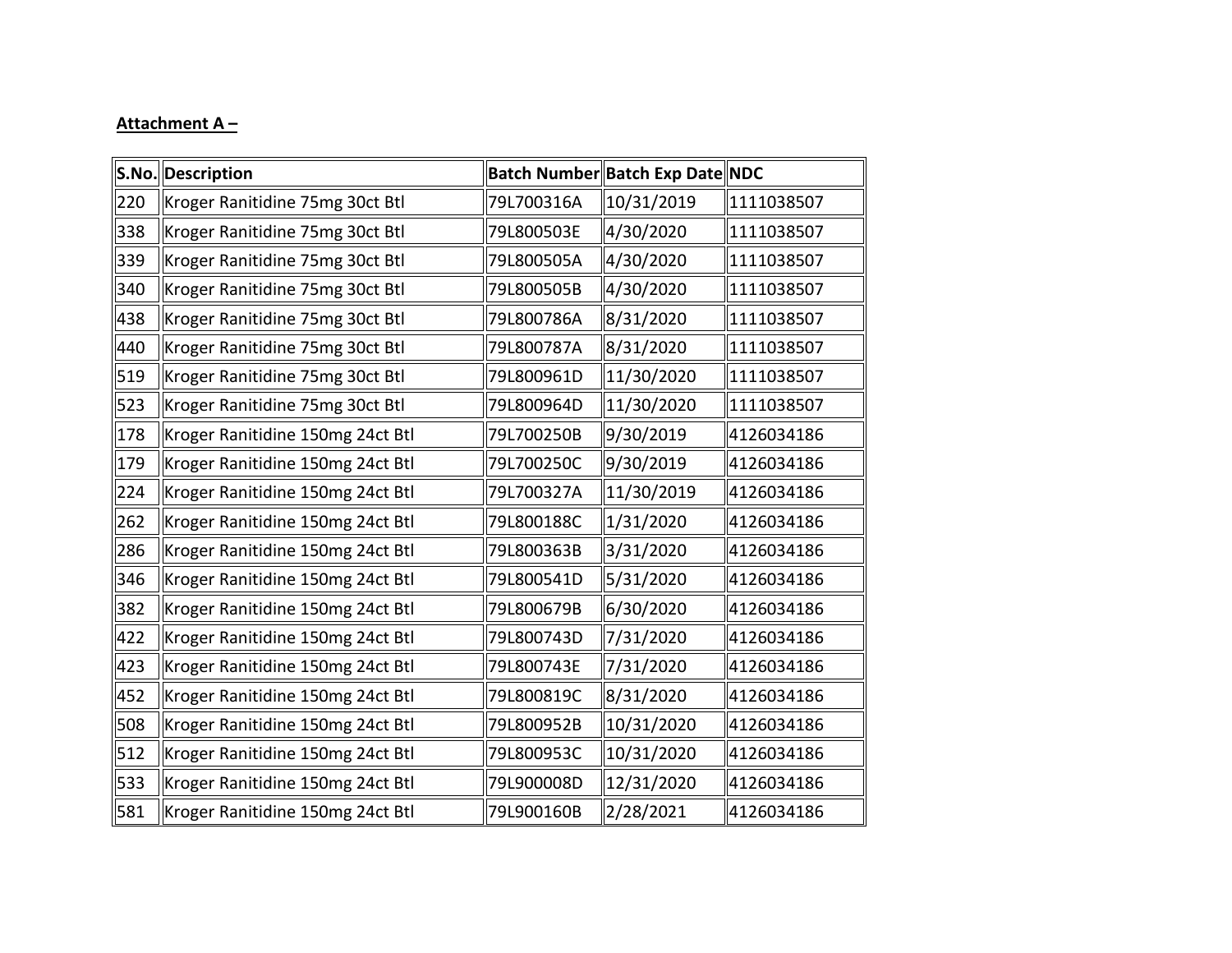|     | S.No. Description                |            | Batch Number Batch Exp Date NDC |             |
|-----|----------------------------------|------------|---------------------------------|-------------|
| 589 | Kroger Ranitidine 150mg 24ct Btl | 79L900198B | 3/31/2021                       | 4126034186  |
| 177 | Kroger Ranitidine 150mg 50ct Btl | 79L700250A | 9/30/2019                       | 4126034187  |
| 209 | Kroger Ranitidine 150mg 50ct Btl | 79L700296A | 10/31/2019                      | 4126034187  |
| 225 | Kroger Ranitidine 150mg 50ct Btl | 79L700327B | 11/30/2019                      | 4126034187  |
| 256 | Kroger Ranitidine 150mg 50ct Btl | 79L800161B | 1/31/2020                       | 4126034187  |
| 261 | Kroger Ranitidine 150mg 50ct Btl | 79L800188B | 1/31/2020                       | 4126034187  |
| 349 | Kroger Ranitidine 150mg 50ct Btl | 79L800541G | 5/31/2020                       | 4126034187  |
| 358 | Kroger Ranitidine 150mg 50ct Btl | 79L800600D | 5/31/2020                       | 4126034187  |
| 389 | Kroger Ranitidine 150mg 50ct Btl | 79L800704A | 6/30/2020                       | 4126034187  |
| 421 | Kroger Ranitidine 150mg 50ct Btl | 79L800743C | 7/31/2020                       | 4126034187  |
| 513 | Kroger Ranitidine 150mg 50ct Btl | 79L800953D | 10/31/2020                      | 4126034187  |
| 554 | Kroger Ranitidine 150mg 50ct Btl | 79L900044C | 12/31/2020                      | 4126034187  |
| 582 | Kroger Ranitidine 150mg 50ct Btl | 79L900160C | 2/28/2021                       | 4126034187  |
| 216 | CVS R75 TAB 80ct Bottle NG       | 79L700314C | 10/31/2019                      | 50428283073 |
| 494 | CVS R75 TAB 80ct Bottle NG       | 79L800893A | 10/31/2020                      | 50428283073 |
| 518 | CVS R75 TAB 80ct Bottle NG       | 79L800961C | 11/30/2020                      | 50428283073 |
| 576 | CVS R75 TAB 80ct Bottle NG       | 79L900125C | 2/28/2021                       | 50428283073 |
| 212 | CVS R75 TAB 30ct Bottle NG       | 79L700313A | 10/31/2019                      | 50428312568 |
| 221 | CVS R75 TAB 30ct Bottle NG       | 79L700316B | 10/31/2019                      | 50428312568 |
| 496 | CVS R75 TAB 30ct Bottle NG       | 79L800893C | 10/31/2020                      | 50428312568 |
| 516 | CVS R75 TAB 30ct Bottle NG       | 79L800961A | 11/30/2020                      | 50428312568 |
| 524 | CVS R75 TAB 30ct Bottle NG       | 79L800964E | 11/30/2020                      | 50428312568 |
| 527 | CVS R75 TAB 30ct Bottle NG       | 79L800965C | 11/30/2020                      | 50428312568 |
| 575 | CVS R75 TAB 30ct Bottle NG       | 79L900125B | 2/28/2021                       | 50428312568 |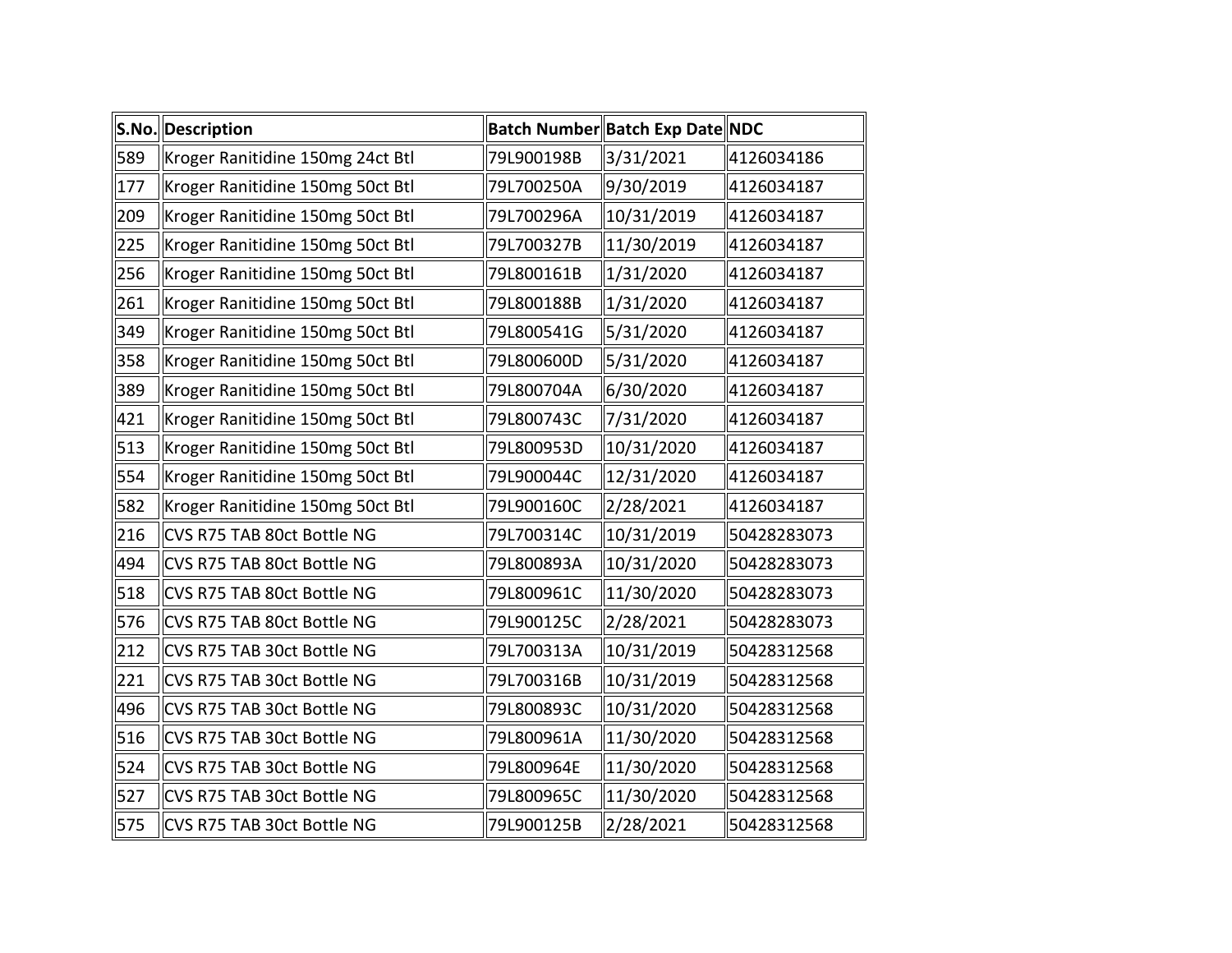|     | S.No. Description                                   |            | Batch Number Batch Exp Date NDC |             |
|-----|-----------------------------------------------------|------------|---------------------------------|-------------|
| 217 | CVS R75 TAB 160ct Bottle NG                         | 79L700314D | 10/31/2019                      | 50428398647 |
| 218 | CVS R75 TAB 160ct Bottle NG                         | 79L700315A | 10/31/2019                      | 50428398647 |
| 219 | CVS R75 TAB 160ct Bottle NG                         | 79L700315B | 10/31/2019                      | 50428398647 |
| 495 | CVS R75 TAB 160ct Bottle NG                         | 79L800893B | 10/31/2020                      | 50428398647 |
| 525 | CVS R75 TAB 160ct Bottle NG                         | 79L800965A | 11/30/2020                      | 50428398647 |
| 574 | CVS R75 TAB 160ct Bottle NG                         | 79L900125A | 2/28/2021                       | 50428398647 |
| 578 | CVS R75 TAB 160ct Bottle NG                         | 79L900130A | 2/28/2021                       | 50428398647 |
| 174 | Sam's Rant 150mg Tabs Btl, 190(2x95)Tray 79L700249A |            | 9/30/2019                       | 78742089720 |
| 182 | Sam's Rant 150mg Tabs Btl,190(2x95)Tray  79L700252  |            | 9/30/2019                       | 78742089720 |
| 184 | Sam's Rant 150mg Tabs Btl,190(2x95)Tray  79L700253B |            | 9/30/2019                       | 78742089720 |
| 185 | Sam's Rant 150mg Tabs Btl,190(2x95)Tray  79L700255  |            | 9/30/2019                       | 78742089720 |
| 186 | Sam's Rant 150mg Tabs Btl,190(2x95)Tray  79L700257A |            | 9/30/2019                       | 78742089720 |
| 198 | Sam's Rant 150mg Tabs Btl,190(2x95)Tray  79L700285  |            | 10/31/2019                      | 78742089720 |
| 199 | Sam's Rant 150mg Tabs Btl,190(2x95)Tray  79L700290  |            | 10/31/2019                      | 78742089720 |
| 200 | Sam's Rant 150mg Tabs Btl,190(2x95)Tray  79L700291  |            | 10/31/2019                      | 78742089720 |
| 201 | Sam's Rant 150mg Tabs Btl,190(2x95)Tray  79L700292A |            | 10/31/2019                      | 78742089720 |
| 228 | Sam's Rant 150mg Tabs Btl,190(2x95)Tray  79L700328B |            | 11/30/2019                      | 78742089720 |
| 233 | Sam's Rant 150mg Tabs Btl,190(2x95)Tray  79L700340  |            | 11/30/2019                      | 78742089720 |
| 234 | Sam's Rant 150mg Tabs Btl,190(2x95)Tray  79L800001A |            | 11/30/2019                      | 78742089720 |
| 236 | Sam's Rant 150mg Tabs Btl,190(2x95)Tray  79L800001C |            | 11/30/2019                      | 78742089720 |
| 246 | Sam's Rant 150mg Tabs Btl,190(2x95)Tray  79L800049  |            | 12/31/2019                      | 78742089720 |
| 247 | Sam's Rant 150mg Tabs Btl,190(2x95)Tray  79L800061  |            | 12/31/2019                      | 78742089720 |
| 248 | Sam's Rant 150mg Tabs Btl,190(2x95)Tray  79L800064  |            | 12/31/2019                      | 78742089720 |
| 251 | Sam's Rant 150mg Tabs Btl,190(2x95)Tray  79L800134  |            | 1/31/2020                       | 78742089720 |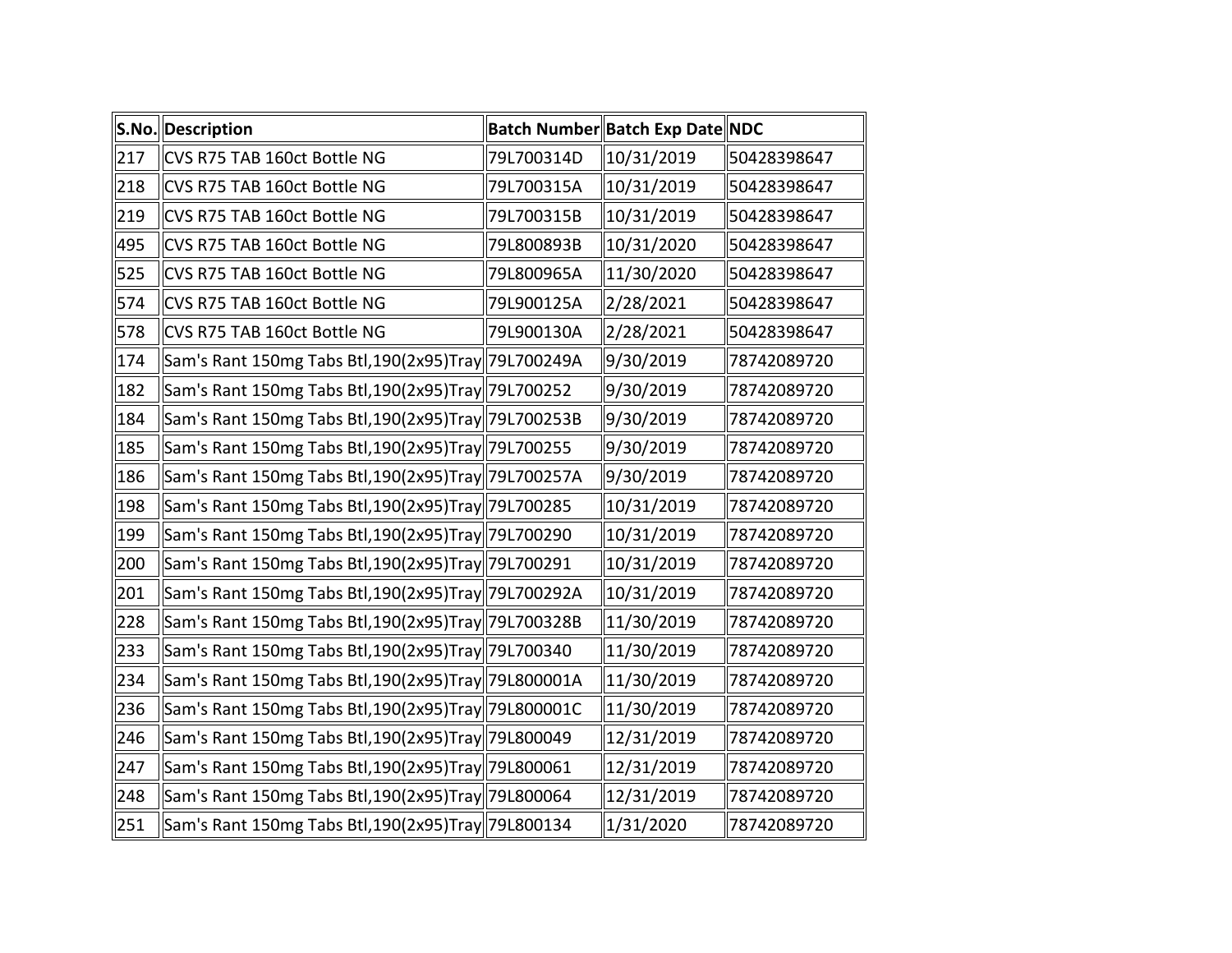|     | S.No. Description                                   | Batch Number Batch Exp Date NDC |             |
|-----|-----------------------------------------------------|---------------------------------|-------------|
| 252 | Sam's Rant 150mg Tabs Btl,190(2x95)Tray  79L800143  | 1/31/2020                       | 78742089720 |
| 254 | Sam's Rant 150mg Tabs Btl,190(2x95)Tray  79L800151  | 1/31/2020                       | 78742089720 |
| 255 | Sam's Rant 150mg Tabs Btl,190(2x95)Tray  79L800161A | 1/31/2020                       | 78742089720 |
| 277 | Sam's Rant 150mg Tabs Btl,190(2x95)Tray  79L800263B | 2/29/2020                       | 78742089720 |
| 278 | Sam's Rant 150mg Tabs Btl,190(2x95)Tray  79L800269  | 2/29/2020                       | 78742089720 |
| 279 | Sam's Rant 150mg Tabs Btl,190(2x95)Tray  79L800278  | 2/29/2020                       | 78742089720 |
| 295 | Sam's Rant 150mg Tabs Btl,190(2x95)Tray  79L800391A | 3/31/2020                       | 78742089720 |
| 297 | Sam's Rant 150mg Tabs Btl,190(2x95)Tray  79L800396A | 3/31/2020                       | 78742089720 |
| 300 | Sam's Rant 150mg Tabs Btl,190(2x95)Tray  79L800408  | 3/31/2020                       | 78742089720 |
| 307 | Sam's Rant 150mg Tabs Btl,190(2x95)Tray  79L800428C | 3/31/2020                       | 78742089720 |
| 309 | Sam's Rant 150mg Tabs Btl,190(2x95)Tray  79L800429  | 3/31/2020                       | 78742089720 |
| 311 | Sam's Rant 150mg Tabs Btl,190(2x95)Tray  79L800438A | 3/31/2020                       | 78742089720 |
| 315 | Sam's Rant 150mg Tabs Btl,190(2x95)Tray  79L800456  | 4/30/2020                       | 78742089720 |
| 328 | Sam's Rant 150mg Tabs Btl,190(2x95)Tray  79L800485C | 4/30/2020                       | 78742089720 |
| 330 | Sam's Rant 150mg Tabs Btl,190(2x95)Tray  79L800486B | 4/30/2020                       | 78742089720 |
| 341 | Sam's Rant 150mg Tabs Btl,190(2x95)Tray 79L800535   | 5/31/2020                       | 78742089720 |
| 342 | Sam's Rant 150mg Tabs Btl,190(2x95)Tray  79L800537  | 5/31/2020                       | 78742089720 |
| 343 | Sam's Rant 150mg Tabs Btl,190(2x95)Tray  79L800541A | 5/31/2020                       | 78742089720 |
| 357 | Sam's Rant 150mg Tabs Btl,190(2x95)Tray  79L800600C | 5/31/2020                       | 78742089720 |
| 359 | Sam's Rant 150mg Tabs Btl,190(2x95)Tray  79L800600E | 5/31/2020                       | 78742089720 |
| 369 | Sam's Rant 150mg Tabs Btl,190(2x95)Tray  79L800648A | 5/31/2020                       | 78742089720 |
| 370 | Sam's Rant 150mg Tabs Btl,190(2x95)Tray  79L800648B | 5/31/2020                       | 78742089720 |
| 371 | Sam's Rant 150mg Tabs Btl,190(2x95)Tray  79L800649  | 5/31/2020                       | 78742089720 |
| 374 | Sam's Rant 150mg Tabs Btl,190(2x95)Tray  79L800653  | 6/30/2020                       | 78742089720 |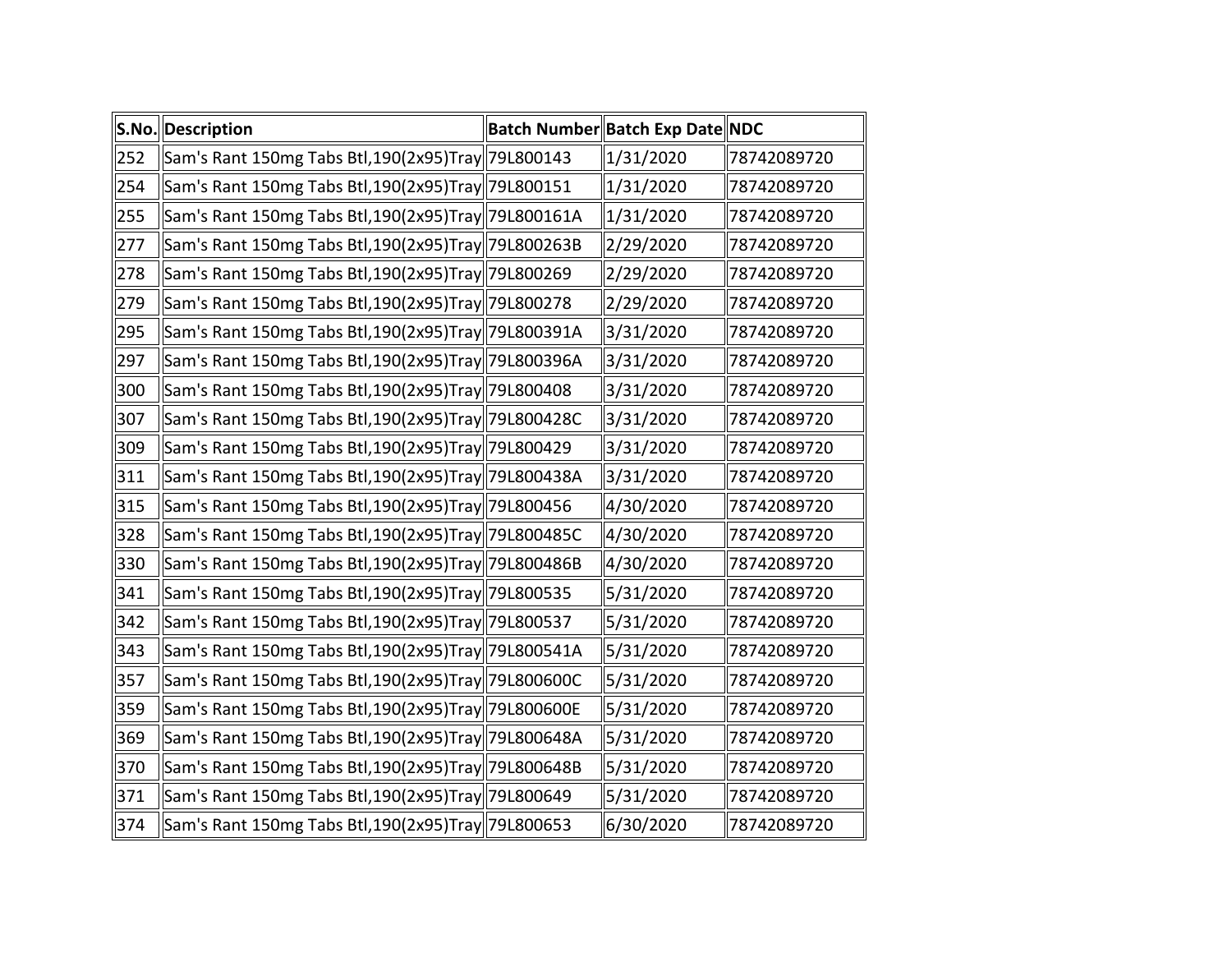|     | S.No. Description                                   | Batch Number Batch Exp Date NDC |             |
|-----|-----------------------------------------------------|---------------------------------|-------------|
| 375 | Sam's Rant 150mg Tabs Btl,190(2x95)Tray  79L800655  | 6/30/2020                       | 78742089720 |
| 376 | Sam's Rant 150mg Tabs Btl,190(2x95)Tray  79L800656A | 6/30/2020                       | 78742089720 |
| 377 | Sam's Rant 150mg Tabs Btl,190(2x95)Tray  79L800656B | 6/30/2020                       | 78742089720 |
| 378 | Sam's Rant 150mg Tabs Btl,190(2x95)Tray  79L800665  | 6/30/2020                       | 78742089720 |
| 403 | Sam's Rant 150mg Tabs Btl,190(2x95)Tray  79L800720D | 7/31/2020                       | 78742089720 |
| 409 | Sam's Rant 150mg Tabs Btl,190(2x95)Tray  79L800723C | 7/31/2020                       | 78742089720 |
| 410 | Sam's Rant 150mg Tabs Btl,190(2x95)Tray  79L800726  | 7/31/2020                       | 78742089720 |
| 412 | Sam's Rant 150mg Tabs Btl,190(2x95)Tray  79L800729A | 7/31/2020                       | 78742089720 |
| 417 | Sam's Rant 150mg Tabs Btl,190(2x95)Tray  79L800736  | 7/31/2020                       | 78742089720 |
| 418 | Sam's Rant 150mg Tabs Btl,190(2x95)Tray  79L800737  | 7/31/2020                       | 78742089720 |
| 426 | Sam's Rant 150mg Tabs Btl,190(2x95)Tray  79L800744  | 7/31/2020                       | 78742089720 |
| 428 | Sam's Rant 150mg Tabs Btl,190(2x95)Tray  79L800751A | 7/31/2020                       | 78742089720 |
| 429 | Sam's Rant 150mg Tabs Btl,190(2x95)Tray  79L800751B | 7/31/2020                       | 78742089720 |
| 433 | Sam's Rant 150mg Tabs Btl,190(2x95)Tray  79L800754  | 7/31/2020                       | 78742089720 |
| 437 | Sam's Rant 150mg Tabs Btl,190(2x95)Tray  79L800758D | 8/30/2020                       | 78742089720 |
| 448 | Sam's Rant 150mg Tabs Btl,190(2x95)Tray  79L800815B | 8/30/2020                       | 78742089720 |
| 455 | Sam's Rant 150mg Tabs Btl,190(2x95)Tray  79L800825  | 8/30/2020                       | 78742089720 |
| 456 | Sam's Rant 150mg Tabs Btl,190(2x95)Tray  79L800829A | 8/30/2020                       | 78742089720 |
| 458 | Sam's Rant 150mg Tabs Btl,190(2x95)Tray  79L800831  | 8/31/2020                       | 78742089720 |
| 468 | Sam's Rant 150mg Tabs Btl,190(2x95)Tray  79L800850  | 9/30/2020                       | 78742089720 |
| 473 | Sam's Rant 150mg Tabs Btl,190(2x95)Tray  79L800851E | 9/30/2020                       | 78742089720 |
| 478 | Sam's Rant 150mg Tabs Btl,190(2x95)Tray  79L800855A | 9/30/2020                       | 78742089720 |
| 500 | Sam's Rant 150mg Tabs Btl,190(2x95)Tray  79L800927B | 10/31/2020                      | 78742089720 |
| 501 | Sam's Rant 150mg Tabs Btl,190(2x95)Tray  79L800928  | 10/31/2020                      | 78742089720 |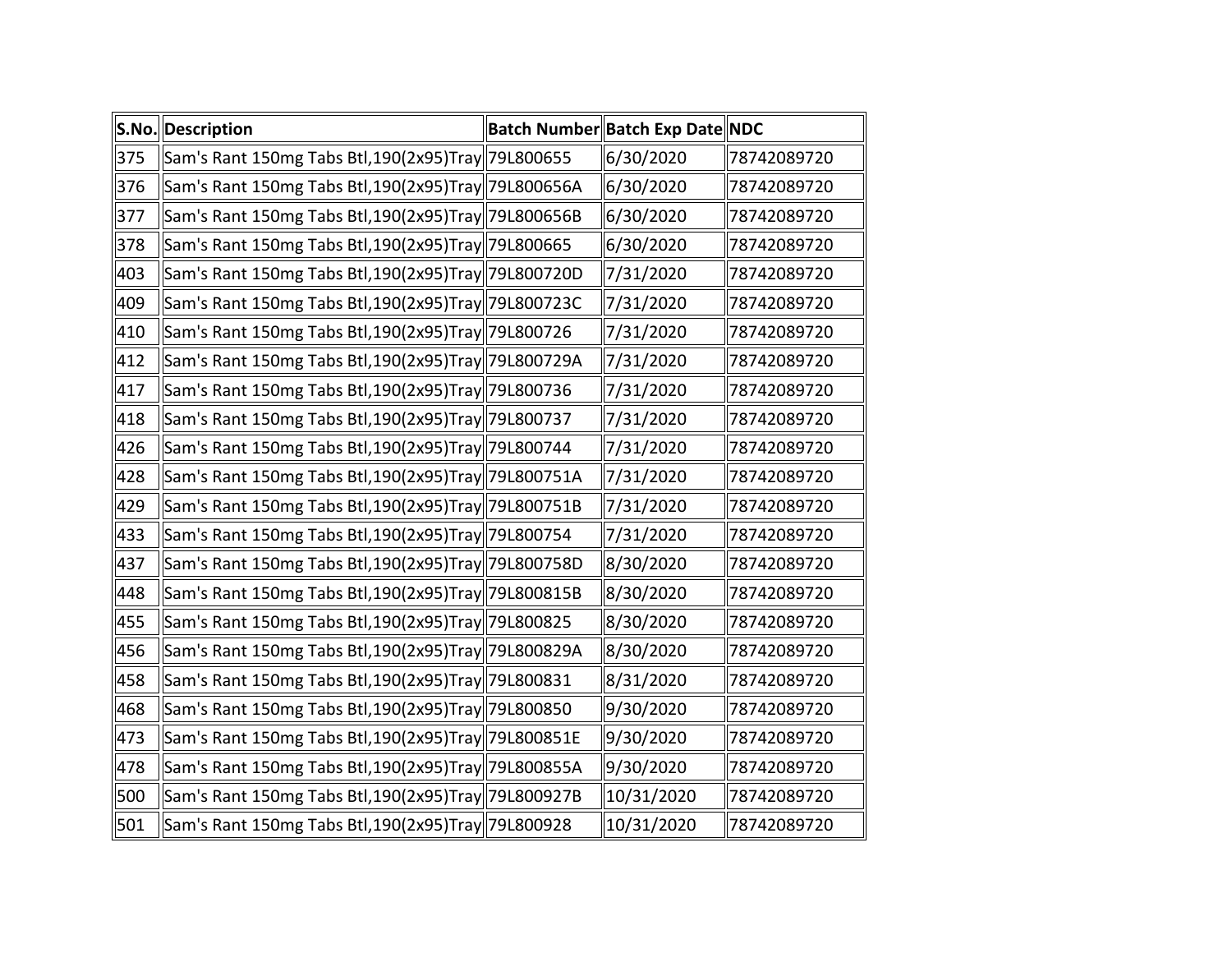|     | S.No. Description                                   |            | Batch Number Batch Exp Date NDC |              |
|-----|-----------------------------------------------------|------------|---------------------------------|--------------|
| 502 | Sam's Rant 150mg Tabs Btl,190(2x95)Tray 79L800932A  |            | 10/31/2020                      | 78742089720  |
| 503 | Sam's Rant 150mg Tabs Btl,190(2x95)Tray  79L800932B |            | 10/31/2020                      | 78742089720  |
| 504 | Sam's Rant 150mg Tabs Btl,190(2x95)Tray  79L800936  |            | 10/31/2020                      | 78742089720  |
| 505 | Sam's Rant 150mg Tabs Btl,190(2x95)Tray  79L800939  |            | 10/31/2020                      | 78742089720  |
| 506 | Sam's Rant 150mg Tabs Btl,190(2x95)Tray  79L800941  |            | 10/31/2020                      | 78742089720  |
| 507 | Sam's Rant 150mg Tabs Btl,190(2x95)Tray 79L800952A  |            | 10/31/2020                      | 78742089720  |
| 536 | Sam's Rant 150mg Tabs Btl,190(2x95)Tray  79L900020  |            | 12/31/2020                      | 78742089720  |
| 538 | Sam's Rant 150mg Tabs Btl,190(2x95)Tray  79L900021B |            | 12/31/2020                      | 78742089720  |
| 544 | Sam's Rant 150mg Tabs Btl,190(2x95)Tray  79L900023F |            | 12/31/2020                      | 78742089720  |
| 547 | Sam's Rant 150mg Tabs Btl,190(2x95)Tray  79L900028A |            | 12/31/2020                      | 78742089720  |
| 550 | Sam's Rant 150mg Tabs Btl,190(2x95)Tray  79L900036  |            | 12/31/2020                      | 78742089720  |
| 583 | Sam's Rant 150mg Tabs Btl,190(2x95)Tray  79L900160D |            | 2/28/2021                       | 78742089720  |
| 584 | Sam's Rant 150mg Tabs Btl,190(2x95)Tray  79L900163  |            | 2/28/2021                       | 78742089720  |
| 585 | Sam's Rant 150mg Tabs Btl,190(2x95)Tray  79L900165  |            | 2/28/2021                       | 78742089720  |
| 586 | Sam's Rant 150mg Tabs Btl,190(2x95)Tray 79L900166   |            | 2/28/2021                       | 78742089720  |
| 587 | Sam's Rant 150mg Tabs Btl,190(2x95)Tray  79L900173  |            | 2/28/2021                       | 78742089720  |
| 592 | Sam's Rant 150mg Tabs Btl,190(2x95)Tray  79L900234  |            | 3/31/2021                       | 78742089720  |
| 202 | Walgreens Ranitidine 150mg Tabs Btl, 24             | 79L700292B | 10/31/2019                      | 311917126418 |
| 268 | Walgreens Ranitidine 150mg Tabs Btl, 24             | 79L800201B | 1/31/2020                       | 311917126418 |
| 303 | Walgreens Ranitidine 150mg Tabs Btl, 24             | 79L800418C | 3/31/2020                       | 311917126418 |
| 308 | Walgreens Ranitidine 150mg Tabs Btl, 24             | 79L800428D | 3/31/2020                       | 311917126418 |
| 320 | Walgreens Ranitidine 150mg Tabs Btl, 24             | 79L800462E | 4/30/2020                       | 311917126418 |
| 344 | Walgreens Ranitidine 150mg Tabs Btl, 24             | 79L800541B | 5/31/2020                       | 311917126418 |
| 347 | Walgreens Ranitidine 150mg Tabs Btl, 24             | 79L800541E | 5/31/2020                       | 311917126418 |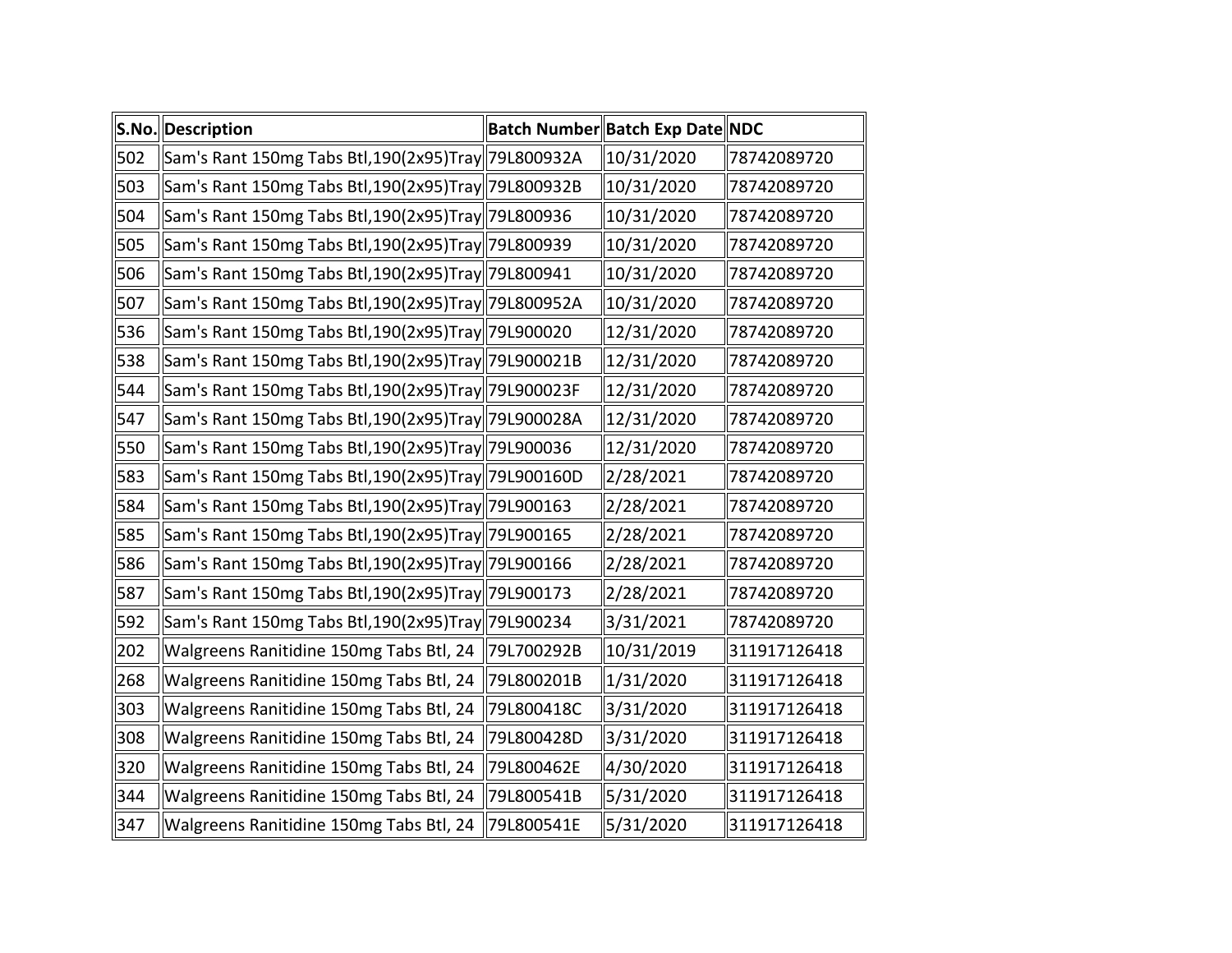|     | S.No. Description                       |            | Batch Number Batch Exp Date NDC |              |
|-----|-----------------------------------------|------------|---------------------------------|--------------|
| 353 | Walgreens Ranitidine 150mg Tabs Btl, 24 | 79L800586B | 5/31/2020                       | 311917126418 |
| 383 | Walgreens Ranitidine 150mg Tabs Btl, 24 | 79L800679C | 6/30/2020                       | 311917126418 |
| 424 | Walgreens Ranitidine 150mg Tabs Btl, 24 | 79L800743F | 7/31/2020                       | 311917126418 |
| 425 | Walgreens Ranitidine 150mg Tabs Btl, 24 | 79L800743G | 7/31/2020                       | 311917126418 |
| 430 | Walgreens Ranitidine 150mg Tabs Btl, 24 | 79L800751C | 7/31/2020                       | 311917126418 |
| 450 | Walgreens Ranitidine 150mg Tabs Btl, 24 | 79L800819A | 8/30/2020                       | 311917126418 |
| 474 | Walgreens Ranitidine 150mg Tabs Btl, 24 | 79L800854A | 9/30/2020                       | 311917126418 |
| 475 | Walgreens Ranitidine 150mg Tabs Btl, 24 | 79L800854B | 9/30/2020                       | 311917126418 |
| 509 | Walgreens Ranitidine 150mg Tabs Btl, 24 | 79L800952C | 10/31/2020                      | 311917126418 |
| 511 | Walgreens Ranitidine 150mg Tabs Btl, 24 | 79L800953B | 10/31/2020                      | 311917126418 |
| 175 | Walgreens Ranitidine 150mg Tabs Btl, 95 | 79L800719A | 7/31/2020                       | 311917126432 |
| 203 | Walgreens Ranitidine 150mg Tabs Btl, 95 | 79L700292C | 10/31/2019                      | 311917126432 |
| 206 | Walgreens Ranitidine 150mg Tabs Btl, 95 | 79L700295B | 10/31/2019                      | 311917126432 |
| 263 | Walgreens Ranitidine 150mg Tabs Btl, 95 | 79L800188D | 1/31/2020                       | 311917126432 |
| 264 | Walgreens Ranitidine 150mg Tabs Btl, 95 | 79L800192A | 1/31/2020                       | 311917126432 |
| 360 | Walgreens Ranitidine 150mg Tabs Btl, 95 | 79L800604A | 5/31/2020                       | 311917126432 |
| 408 | Walgreens Ranitidine 150mg Tabs Btl, 95 | 79L800723B | 7/31/2020                       | 311917126432 |
| 453 | Walgreens Ranitidine 150mg Tabs Btl, 95 | 79L800819D | 8/31/2020                       | 311917126432 |
| 469 | Walgreens Ranitidine 150mg Tabs Btl, 95 | 79L800851A | 9/30/2020                       | 311917126432 |
| 515 | Walgreens Ranitidine 150mg Tabs Btl, 95 | 79L800953F | 10/31/2020                      | 311917126432 |
| 541 | Walgreens Ranitidine 150mg Tabs Btl, 95 | 79L900023C | 12/31/2020                      | 311917126432 |
| 595 | Walgreens Ranitidine 150mg Tabs Btl, 95 | 79L900267A | 4/30/2021                       | 311917126432 |
| 213 | Walgreens Ranitidine 75mg Tab 30Ct Btl  | 79L700313B | 10/31/2019                      | 311917161648 |
| 214 | Walgreens Ranitidine 75mg Tab 30Ct Btl  | 79L700314A | 10/31/2019                      | 311917161648 |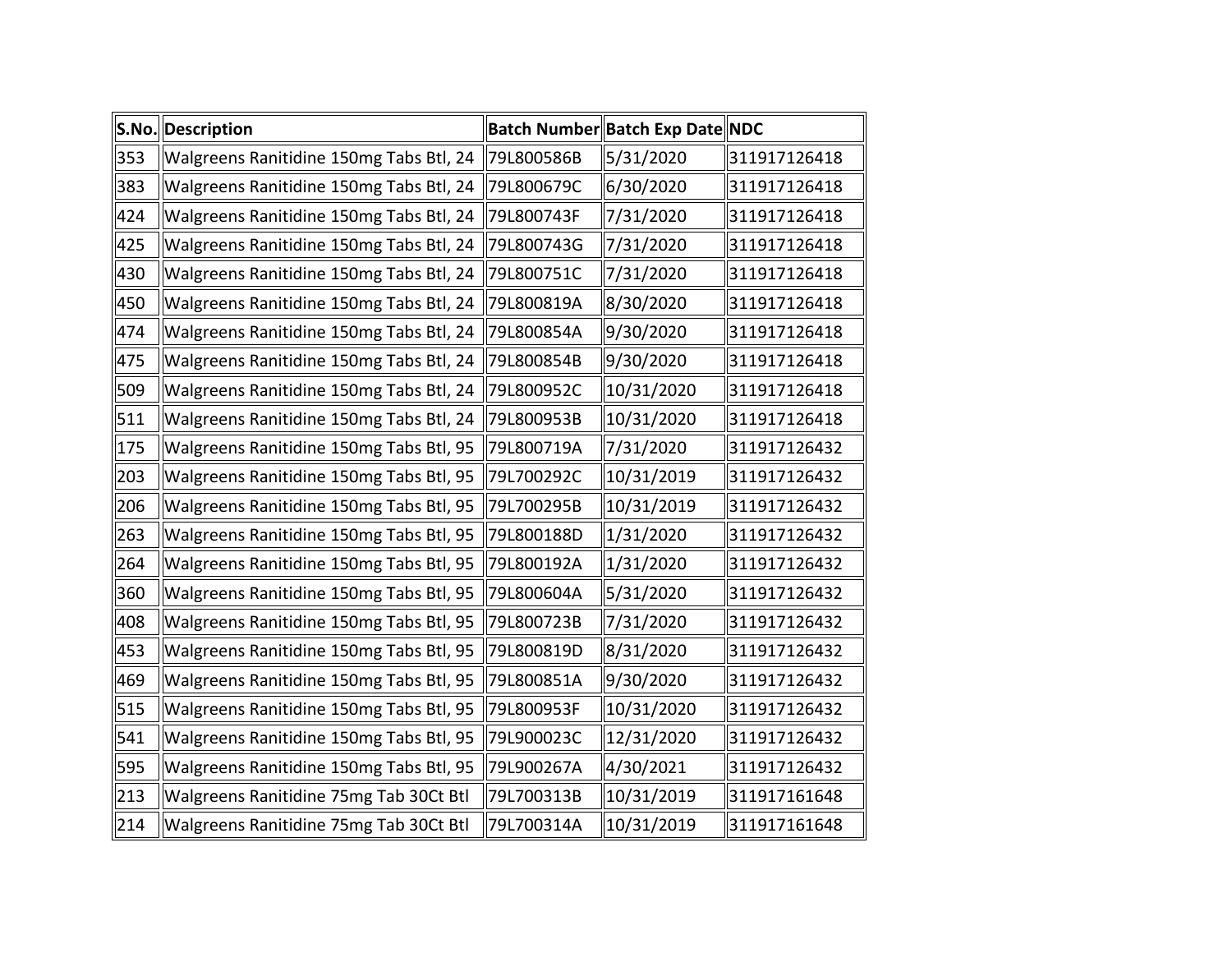|     | S.No. Description                      |            | Batch Number Batch Exp Date NDC |              |
|-----|----------------------------------------|------------|---------------------------------|--------------|
| 332 | Walgreens Ranitidine 75mg Tab 30Ct Btl | 79L800500B | 4/30/2020                       | 311917161648 |
| 337 | Walgreens Ranitidine 75mg Tab 30Ct Btl | 79L800503D | 4/30/2020                       | 311917161648 |
| 439 | Walgreens Ranitidine 75mg Tab 30Ct Btl | 79L800786B | 8/31/2020                       | 311917161648 |
| 441 | Walgreens Ranitidine 75mg Tab 30Ct Btl | 79L800787B | 8/31/2020                       | 311917161648 |
| 497 | Walgreens Ranitidine 75mg Tab 30Ct Btl | 79L800893D | 10/31/2020                      | 311917161648 |
| 520 | Walgreens Ranitidine 75mg Tab 30Ct Btl | 79L800964A | 11/30/2020                      | 311917161648 |
| 526 | Walgreens Ranitidine 75mg Tab 30Ct Btl | 79L800965B | 11/30/2020                      | 311917161648 |
| 215 | Walgreens Ranitidine 75mg Tab 80Ct Btl | 79L700314B | 10/31/2019                      | 311917161655 |
| 331 | Walgreens Ranitidine 75mg Tab 80Ct Btl | 79L800500A | 4/30/2020                       | 311917161655 |
| 336 | Walgreens Ranitidine 75mg Tab 80Ct Btl | 79L800503C | 4/30/2020                       | 311917161655 |
| 443 | Walgreens Ranitidine 75mg Tab 80Ct Btl | 79L800787D | 8/31/2020                       | 311917161655 |
| 517 | Walgreens Ranitidine 75mg Tab 80Ct Btl | 79L800961B | 11/30/2020                      | 311917161655 |
| 530 | Walgreens Ranitidine 75mg Tab 80Ct Btl | 79L800967D | 11/30/2020                      | 311917161655 |
| 180 | Walgreens Ranitidne 150mg 65 Ct Btl    | 79L700250D | 9/30/2019                       | 311917173207 |
| 207 | Walgreens Ranitidne 150mg 65 Ct Btl    | 79L700295C | 10/31/2019                      | 311917173207 |
| 265 | Walgreens Ranitidne 150mg 65 Ct Btl    | 79L800192B | 1/31/2020                       | 311917173207 |
| 269 | Walgreens Ranitidne 150mg 65 Ct Btl    | 79L800201C | 1/31/2020                       | 311917173207 |
| 345 | Walgreens Ranitidne 150mg 65 Ct Btl    | 79L800541C | 5/31/2020                       | 311917173207 |
| 394 | Walgreens Ranitidne 150mg 65 Ct Btl    | 79L800716B | 6/30/2020                       | 311917173207 |
| 402 | Walgreens Ranitidne 150mg 65 Ct Btl    | 79L800720B | 7/31/2020                       | 311917173207 |
| 431 | Walgreens Ranitidne 150mg 65 Ct Btl    | 79L800751D | 7/31/2020                       | 311917173207 |
| 436 | Walgreens Ranitidne 150mg 65 Ct Btl    | 79L800758C | 8/31/2020                       | 311917173207 |
| 465 | Walgreens Ranitidne 150mg 65 Ct Btl    | 79L800845B | 8/31/2020                       | 311917173207 |
| 540 | Walgreens Ranitidne 150mg 65 Ct Btl    | 79L900023B | 12/31/2020                      | 311917173207 |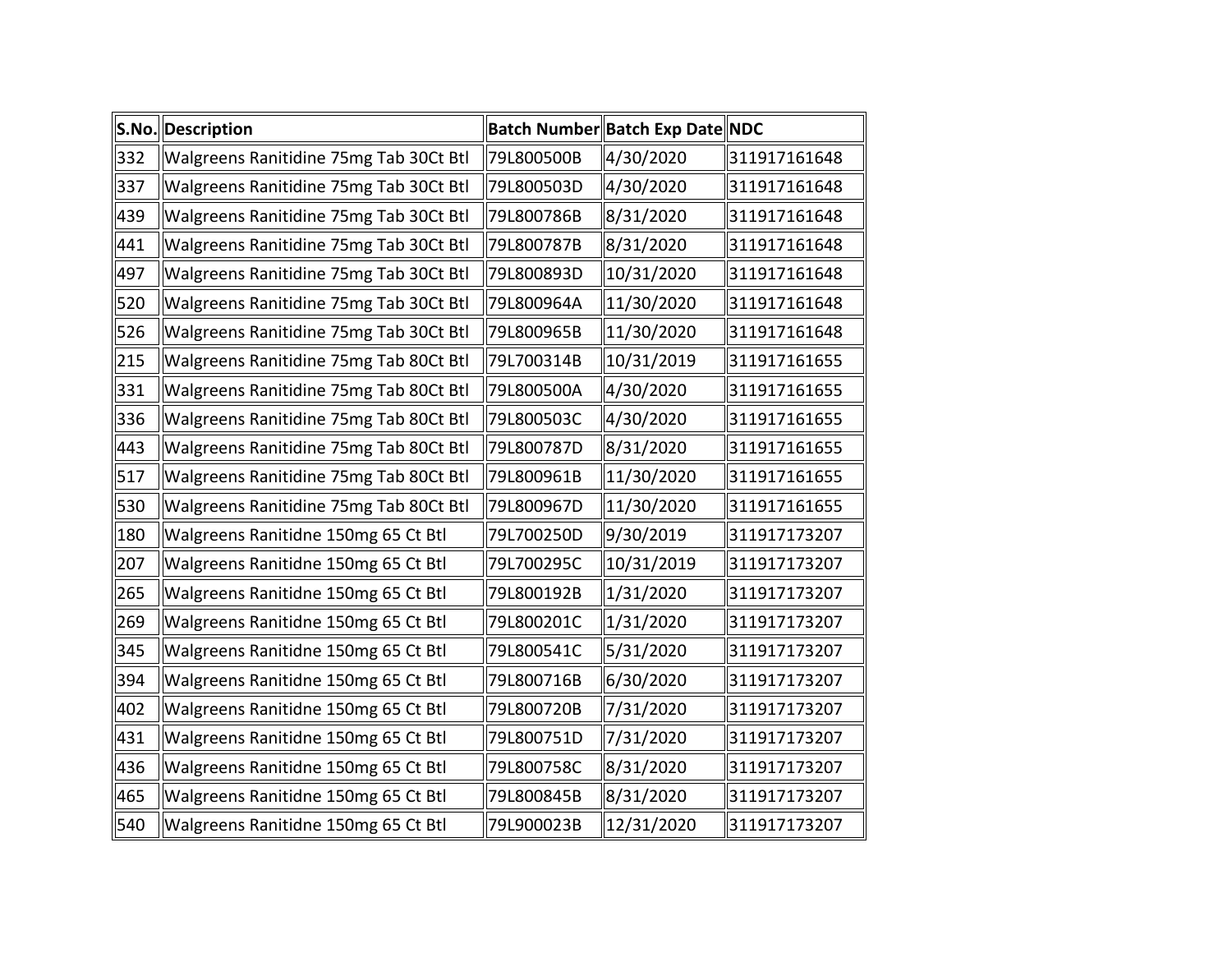|     | S.No. Description            |            | Batch Number Batch Exp Date NDC |              |
|-----|------------------------------|------------|---------------------------------|--------------|
| 188 | Walgreens R150 Tab 200Ct Btl | 79L700258A | 9/30/2019                       | 311917175997 |
| 191 | Walgreens R150 Tab 200Ct Btl | 79L700261B | 9/30/2019                       | 311917175997 |
| 257 | Walgreens R150 Tab 200Ct Btl | 79L800161C | 1/31/2020                       | 311917175997 |
| 319 | Walgreens R150 Tab 200Ct Btl | 79L800462D | 4/30/2020                       | 311917175997 |
| 327 | Walgreens R150 Tab 200Ct Btl | 79L800485B | 4/30/2020                       | 311917175997 |
| 393 | Walgreens R150 Tab 200Ct Btl | 79L800716A | 6/30/2020                       | 311917175997 |
| 419 | Walgreens R150 Tab 200Ct Btl | 79L800743A | 7/31/2020                       | 311917175997 |
| 420 | Walgreens R150 Tab 200Ct Btl | 79L800743B | 7/31/2020                       | 311917175997 |
| 451 | Walgreens R150 Tab 200Ct Btl | 79L800819B | 8/30/2020                       | 311917175997 |
| 464 | Walgreens R150 Tab 200Ct Btl | 79L800845A | 8/31/2020                       | 311917175997 |
| 531 | Walgreens R150 Tab 200Ct Btl | 79L900008A | 12/31/2020                      | 311917175997 |
| 559 | Walgreens R150 Tab 200Ct Btl | 79L900046D | 1/31/2021                       | 311917175997 |
| 560 | Walgreens R150 Tab 200Ct Btl | 79L900051A | 1/31/2021                       | 311917175997 |
| 607 | Walgreens R150 Tab 200Ct Btl | L900171    | 10/31/2020                      | 311917175997 |
| 608 | Walgreens R150 Tab 200Ct Btl | L900174    | 10/31/2020                      | 311917175997 |
| 609 | Walgreens R150 Tab 200Ct Btl | L900199    | 10/31/2020                      | 311917175997 |
| 250 | CDMA R150 TAB 24ct BTL       | 79L800114B | 1/31/2020                       | 635515996434 |
| 435 | CDMA R150 TAB 24ct BTL       | 79L800758B | 8/31/2020                       | 635515996434 |
| 470 | CDMA R150 TAB 24ct BTL       | 79L800851B | 9/30/2020                       | 635515996434 |
| 542 | CDMA R150 TAB 24ct BTL       | 79L900023D | 12/31/2020                      | 635515996434 |
| 557 | CDMA R150 TAB 24ct BTL       | 79L900046B | 1/31/2021                       | 635515996434 |
| 305 | CDMA R150 TAB 50ct BTL       | 79L800428A | 3/31/2020                       | 635515996441 |
| 471 | CDMA R150 TAB 50ct BTL       | 79L800851C | 9/30/2020                       | 635515996441 |
| 543 | CDMA R150 TAB 50ct BTL       | 79L900023E | 12/31/2020                      | 635515996441 |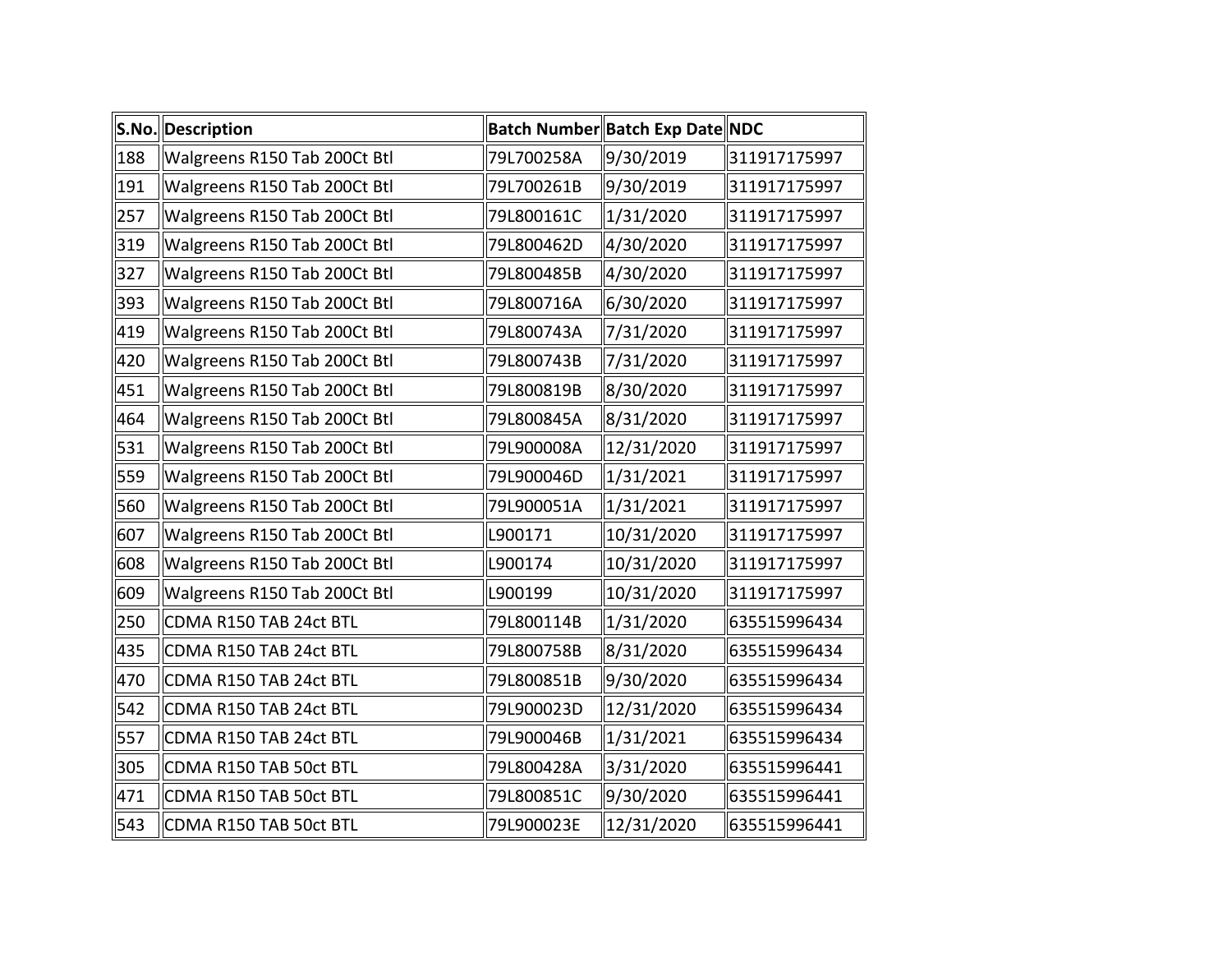|     | S.No. Description              |            | Batch Number Batch Exp Date NDC |              |
|-----|--------------------------------|------------|---------------------------------|--------------|
| 558 | CDMA R150 TAB 50ct BTL         | 79L900046C | 1/31/2021                       | 635515996441 |
| 334 | CDMA R75 TAB 60ct BTL          | 79L800503A | 4/30/2020                       | 635515996458 |
| 577 | CDMA R75 TAB 60ct BTL          | 79L900125D | 2/28/2021                       | 635515996458 |
| 579 | CDMA R75 TAB 60ct BTL          | 79L900130B | 2/28/2021                       | 635515996458 |
| 335 | CDMA R75 TAB 30ct BTL          | 79L800503B | 4/30/2020                       | 635515996465 |
| 521 | CDMA R75 TAB 30ct BTL          | 79L800964B | 11/30/2020                      | 635515996465 |
| 522 | CDMA R75 TAB 30ct BTL          | 79L800964C | 11/30/2020                      | 635515996465 |
| 528 | CDMA R75 TAB 30ct BTL          | 79L800967B | 11/30/2020                      | 635515996465 |
| 183 | WALMART R150 TAB 65ct BTL CP32 | 79L700253A | 9/30/2019                       | 681131023962 |
| 192 | WALMART R150 TAB 65ct BTL CP32 | 79L700272  | 9/30/2019                       | 681131023962 |
| 194 | WALMART R150 TAB 65ct BTL CP32 | 79L700279  | 9/30/2019                       | 681131023962 |
| 196 | WALMART R150 TAB 65ct BTL CP32 | 79L700281A | 10/31/2019                      | 681131023962 |
| 204 | WALMART R150 TAB 65ct BTL CP32 | 79L700292D | 10/31/2019                      | 681131023962 |
| 205 | WALMART R150 TAB 65ct BTL CP32 | 79L700295A | 10/31/2019                      | 681131023962 |
| 208 | WALMART R150 TAB 65ct BTL CP32 | 79L700295E | 10/31/2019                      | 681131023962 |
| 227 | WALMART R150 TAB 65ct BTL CP32 | 79L700328A | 11/30/2019                      | 681131023962 |
| 230 | WALMART R150 TAB 65ct BTL CP32 | 79L700337  | 11/30/2019                      | 681131023962 |
| 231 | WALMART R150 TAB 65ct BTL CP32 | 79L700338A | 11/30/2019                      | 681131023962 |
| 235 | WALMART R150 TAB 65ct BTL CP32 | 79L800001B | 11/30/2019                      | 681131023962 |
| 237 | WALMART R150 TAB 65ct BTL CP32 | 79L800003  | 12/31/2019                      | 681131023962 |
| 253 | WALMART R150 TAB 65ct BTL CP32 | 79L800149B | 1/31/2020                       | 681131023962 |
| 258 | WALMART R150 TAB 65ct BTL CP32 | 79L800182A | 1/31/2020                       | 681131023962 |
| 259 | WALMART R150 TAB 65ct BTL CP32 | 79L800182B | 1/31/2020                       | 681131023962 |
| 260 | WALMART R150 TAB 65ct BTL CP32 | 79L800188A | 1/31/2020                       | 681131023962 |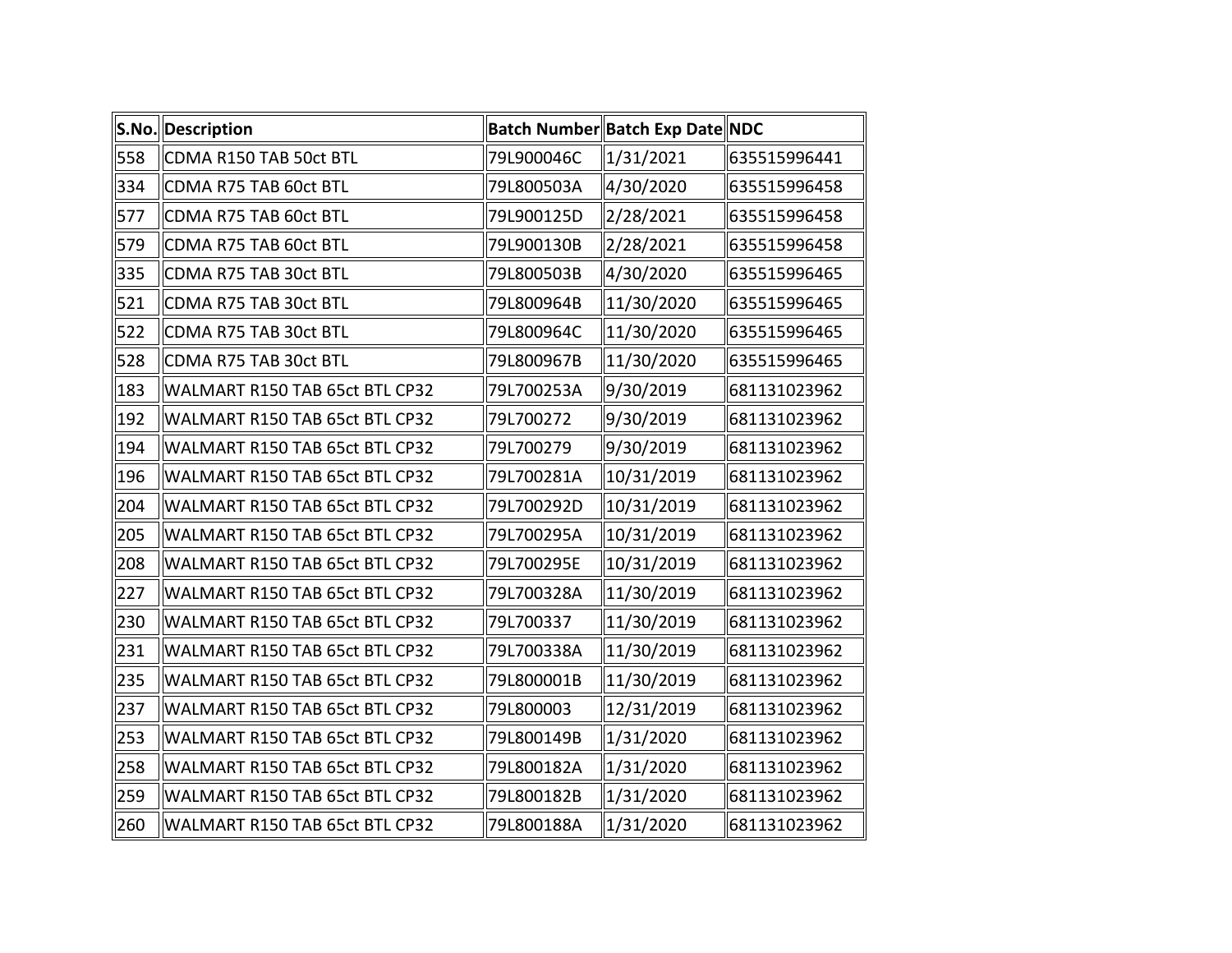|     | S.No. Description              |            | Batch Number Batch Exp Date NDC |              |
|-----|--------------------------------|------------|---------------------------------|--------------|
| 266 | WALMART R150 TAB 65ct BTL CP32 | 79L800192C | 1/31/2020                       | 681131023962 |
| 267 | WALMART R150 TAB 65ct BTL CP32 | 79L800201A | 1/31/2020                       | 681131023962 |
| 281 | WALMART R150 TAB 65ct BTL CP32 | 79L800324  | 2/29/2020                       | 681131023962 |
| 283 | WALMART R150 TAB 65ct BTL CP32 | 79L800328  | 2/29/2020                       | 681131023962 |
| 289 | WALMART R150 TAB 65ct BTL CP32 | 79L800372  | 3/31/2020                       | 681131023962 |
| 290 | WALMART R150 TAB 65ct BTL CP32 | 79L800373A | 3/31/2020                       | 681131023962 |
| 291 | WALMART R150 TAB 65ct BTL CP32 | 79L800373B | 3/31/2020                       | 681131023962 |
| 292 | WALMART R150 TAB 65ct BTL CP32 | 79L800377A | 3/31/2020                       | 681131023962 |
| 302 | WALMART R150 TAB 65ct BTL CP32 | 79L800418B | 3/31/2020                       | 681131023962 |
| 312 | WALMART R150 TAB 65ct BTL CP32 | 79L800438B | 3/31/2020                       | 681131023962 |
| 314 | WALMART R150 TAB 65ct BTL CP32 | 79L800453  | 4/30/2020                       | 681131023962 |
| 176 | Walmart Ran 150 mg 220 CT Btl  | 79L700249B | 9/30/2019                       | 681131053945 |
| 181 | Walmart Ran 150 mg 220 CT Btl  | 79L700250E | 9/30/2019                       | 681131053945 |
| 187 | Walmart Ran 150 mg 220 CT Btl  | 79L700257B | 9/30/2019                       | 681131053945 |
| 189 | Walmart Ran 150 mg 220 CT Btl  | 79L700258B | 9/30/2019                       | 681131053945 |
| 190 | Walmart Ran 150 mg 220 CT Btl  | 79L700261A | 9/30/2019                       | 681131053945 |
| 193 | Walmart Ran 150 mg 220 CT Btl  | 79L700276  | 9/30/2019                       | 681131053945 |
| 195 | Walmart Ran 150 mg 220 CT Btl  | 79L700280  | 9/30/2019                       | 681131053945 |
| 197 | Walmart Ran 150 mg 220 CT Btl  | 79L700281B | 10/31/2019                      | 681131053945 |
| 210 | Walmart Ran 150 mg 220 CT Btl  | 79L700296B | 10/31/2019                      | 681131053945 |
| 211 | Walmart Ran 150 mg 220 CT Btl  | 79L700297  | 10/31/2019                      | 681131053945 |
| 222 | Walmart Ran 150 mg 220 CT Btl  | 79L700322  | 11/30/2019                      | 681131053945 |
| 223 | Walmart Ran 150 mg 220 CT Btl  | 79L700323  | 11/30/2019                      | 681131053945 |
| 226 | Walmart Ran 150 mg 220 CT Btl  | 79L700327C | 11/30/2019                      | 681131053945 |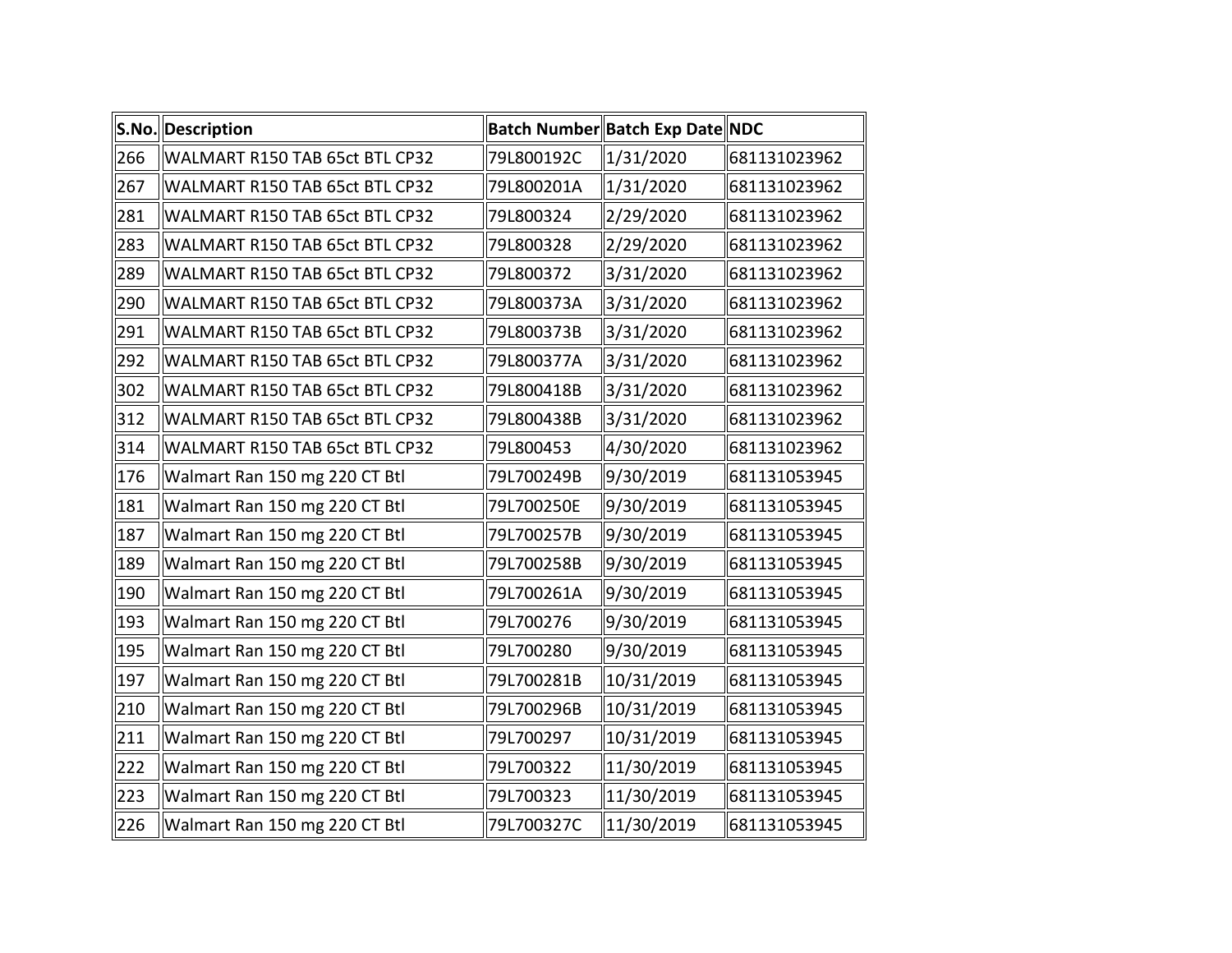|     | S.No. Description             |            | Batch Number Batch Exp Date NDC |              |
|-----|-------------------------------|------------|---------------------------------|--------------|
| 229 | Walmart Ran 150 mg 220 CT Btl | 79L700331  | 11/30/2019                      | 681131053945 |
| 232 | Walmart Ran 150 mg 220 CT Btl | 79L700338B | 11/30/2019                      | 681131053945 |
| 238 | Walmart Ran 150 mg 220 CT Btl | 79L800006  | 12/31/2019                      | 681131053945 |
| 239 | Walmart Ran 150 mg 220 CT Btl | 79L800010  | 12/31/2019                      | 681131053945 |
| 240 | Walmart Ran 150 mg 220 CT Btl | 79L800011  | 12/31/2019                      | 681131053945 |
| 241 | Walmart Ran 150 mg 220 CT Btl | 79L800015  | 12/31/2019                      | 681131053945 |
| 242 | Walmart Ran 150 mg 220 CT Btl | 79L800016  | 12/31/2019                      | 681131053945 |
| 243 | Walmart Ran 150 mg 220 CT Btl | 79L800026  | 12/31/2019                      | 681131053945 |
| 244 | Walmart Ran 150 mg 220 CT Btl | 79L800031  | 12/31/2019                      | 681131053945 |
| 245 | Walmart Ran 150 mg 220 CT Btl | 79L800042  | 12/31/2019                      | 681131053945 |
| 249 | Walmart Ran 150 mg 220 CT Btl | 79L800114A | 1/31/2020                       | 681131053945 |
| 270 | Walmart Ran 150 mg 220 CT Btl | 79L800201D | 1/31/2020                       | 681131053945 |
| 271 | Walmart Ran 150 mg 220 CT Btl | 79L800206  | 1/31/2020                       | 681131053945 |
| 272 | Walmart Ran 150 mg 220 CT Btl | 79L800228  | 2/29/2020                       | 681131053945 |
| 273 | Walmart Ran 150 mg 220 CT Btl | 79L800231  | 2/29/2020                       | 681131053945 |
| 274 | Walmart Ran 150 mg 220 CT Btl | 79L800253  | 2/29/2020                       | 681131053945 |
| 275 | Walmart Ran 150 mg 220 CT Btl | 79L800262  | 2/29/2020                       | 681131053945 |
| 276 | Walmart Ran 150 mg 220 CT Btl | 79L800263A | 2/29/2020                       | 681131053945 |
| 280 | Walmart Ran 150 mg 220 CT Btl | 79L800309  | 2/29/2020                       | 681131053945 |
| 282 | Walmart Ran 150 mg 220 CT Btl | 79L800325  | 2/29/2020                       | 681131053945 |
| 284 | Walmart Ran 150 mg 220 CT Btl | 79L800359  | 3/31/2020                       | 681131053945 |
| 285 | Walmart Ran 150 mg 220 CT Btl | 79L800363A | 3/31/2020                       | 681131053945 |
| 287 | Walmart Ran 150 mg 220 CT Btl | 79L800364  | 3/31/2020                       | 681131053945 |
| 288 | Walmart Ran 150 mg 220 CT Btl | 79L800365  | 3/31/2020                       | 681131053945 |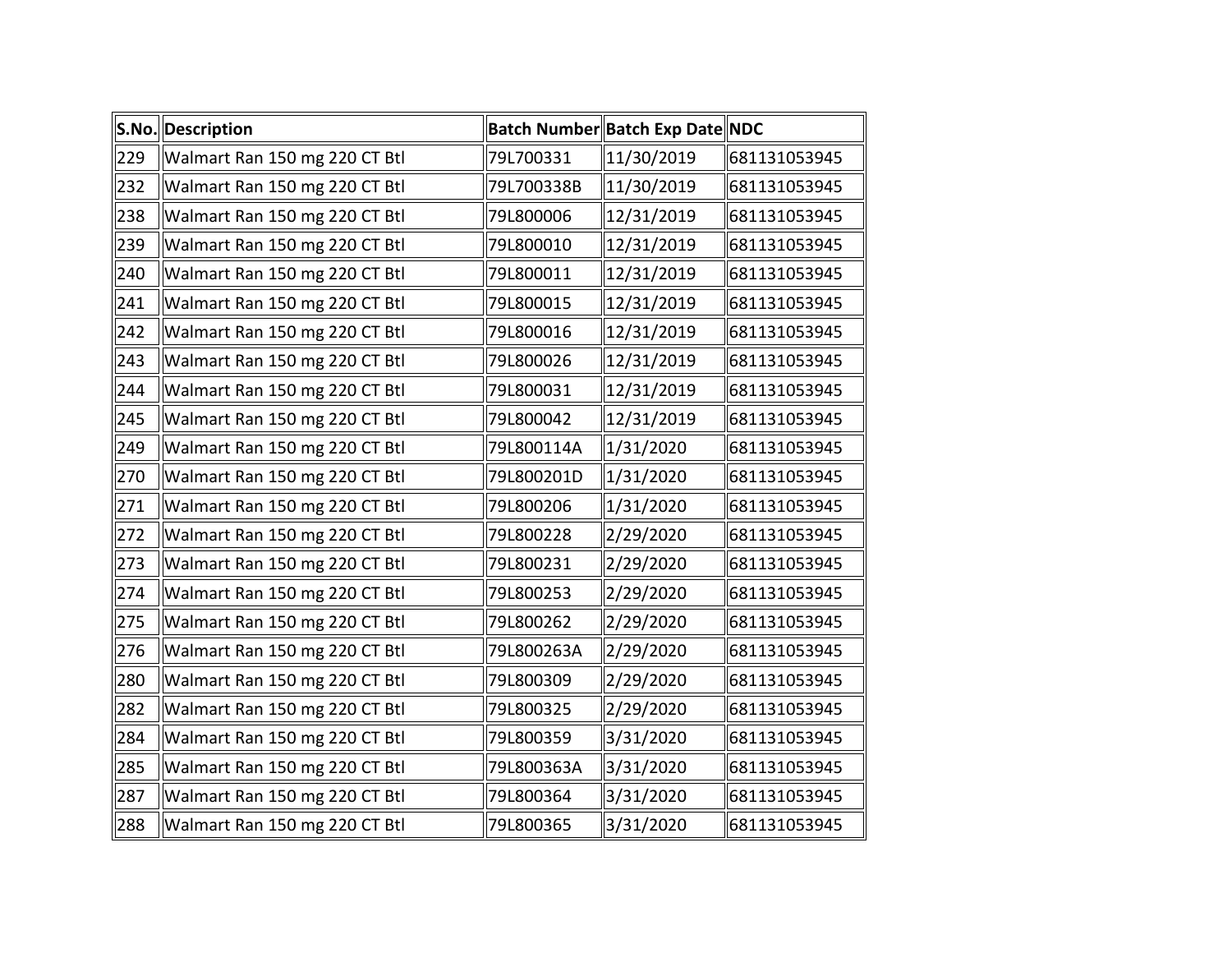|     | S.No. Description             |            | Batch Number Batch Exp Date NDC |              |
|-----|-------------------------------|------------|---------------------------------|--------------|
| 293 | Walmart Ran 150 mg 220 CT Btl | 79L800377B | 3/31/2020                       | 681131053945 |
| 294 | Walmart Ran 150 mg 220 CT Btl | 79L800386  | 3/31/2020                       | 681131053945 |
| 296 | Walmart Ran 150 mg 220 CT Btl | 79L800391B | 3/31/2020                       | 681131053945 |
| 299 | Walmart Ran 150 mg 220 CT Btl | 79L800406  | 3/31/2020                       | 681131053945 |
| 301 | Walmart Ran 150 mg 220 CT Btl | 79L800418A | 3/31/2020                       | 681131053945 |
| 310 | Walmart Ran 150 mg 220 CT Btl | 79L800434  | 3/31/2020                       | 681131053945 |
| 313 | Walmart Ran 150 mg 220 CT Btl | 79L800442  | 4/30/2020                       | 681131053945 |
| 321 | Walmart Ran 150 mg 220 CT Btl | 79L800472  | 4/30/2020                       | 681131053945 |
| 322 | Walmart Ran 150 mg 220 CT Btl | 79L800481  | 4/30/2020                       | 681131053945 |
| 323 | Walmart Ran 150 mg 220 CT Btl | 79L800482  | 4/30/2020                       | 681131053945 |
| 324 | Walmart Ran 150 mg 220 CT Btl | 79L800483A | 4/30/2020                       | 681131053945 |
| 350 | Walmart Ran 150 mg 220 CT Btl | 79L800542  | 5/31/2020                       | 681131053945 |
| 351 | Walmart Ran 150 mg 220 CT Btl | 79L800579  | 5/31/2020                       | 681131053945 |
| 352 | Walmart Ran 150 mg 220 CT Btl | 79L800586A | 5/31/2020                       | 681131053945 |
| 354 | Walmart Ran 150 mg 220 CT Btl | 79L800593  | 5/31/2020                       | 681131053945 |
| 355 | Walmart Ran 150 mg 220 CT Btl | 79L800600A | 5/31/2020                       | 681131053945 |
| 361 | Walmart Ran 150 mg 220 CT Btl | 79L800604B | 5/31/2020                       | 681131053945 |
| 362 | Walmart Ran 150 mg 220 CT Btl | 79L800610A | 5/31/2020                       | 681131053945 |
| 364 | Walmart Ran 150 mg 220 CT Btl | 79L800610C | 5/31/2020                       | 681131053945 |
| 372 | Walmart Ran 150 mg 220 CT Btl | 79L800650  | 5/31/2020                       | 681131053945 |
| 373 | Walmart Ran 150 mg 220 CT Btl | 79L800651  | 5/31/2020                       | 681131053945 |
| 379 | Walmart Ran 150 mg 220 CT Btl | 79L800670  | 6/30/2020                       | 681131053945 |
| 380 | Walmart Ran 150 mg 220 CT Btl | 79L800677  | 6/30/2020                       | 681131053945 |
| 381 | Walmart Ran 150 mg 220 CT Btl | 79L800679A | 6/30/2020                       | 681131053945 |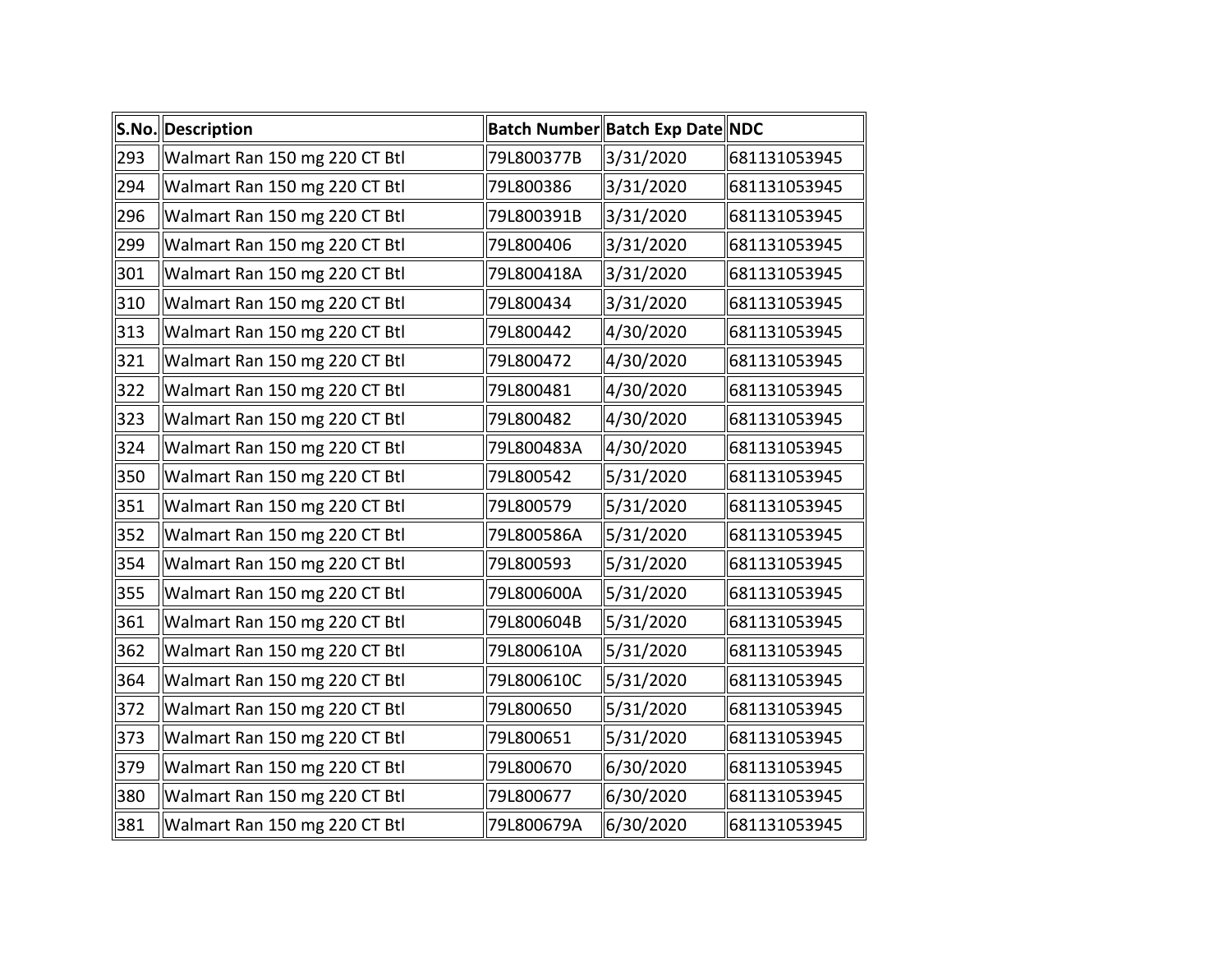|     | S.No. Description             |            | Batch Number Batch Exp Date NDC |              |
|-----|-------------------------------|------------|---------------------------------|--------------|
| 385 | Walmart Ran 150 mg 220 CT Btl | 79L800680  | 6/30/2020                       | 681131053945 |
| 395 | Walmart Ran 150 mg 220 CT Btl | 79L800716D | 6/30/2020                       | 681131053945 |
| 397 | Walmart Ran 150 mg 220 CT Btl | 79L800717C | 7/31/2020                       | 681131053945 |
| 400 | Walmart Ran 150 mg 220 CT Btl | 79L800719D | 7/31/2020                       | 681131053945 |
| 401 | Walmart Ran 150 mg 220 CT Btl | 79L800720A | 7/31/2020                       | 681131053945 |
| 406 | Walmart Ran 150 mg 220 CT Btl | 79L800722B | 7/31/2020                       | 681131053945 |
| 413 | Walmart Ran 150 mg 220 CT Btl | 79L800729B | 7/31/2020                       | 681131053945 |
| 414 | Walmart Ran 150 mg 220 CT Btl | 79L800730  | 7/31/2020                       | 681131053945 |
| 415 | Walmart Ran 150 mg 220 CT Btl | 79L800734  | 7/31/2020                       | 681131053945 |
| 416 | Walmart Ran 150 mg 220 CT Btl | 79L800735  | 7/31/2020                       | 681131053945 |
| 444 | Walmart Ran 150 mg 220 CT Btl | 79L800795  | 8/31/2020                       | 681131053945 |
| 445 | Walmart Ran 150 mg 220 CT Btl | 79L800801  | 8/31/2020                       | 681131053945 |
| 446 | Walmart Ran 150 mg 220 CT Btl | 79L800809  | 8/30/2020                       | 681131053945 |
| 447 | Walmart Ran 150 mg 220 CT Btl | 79L800815A | 8/30/2020                       | 681131053945 |
| 449 | Walmart Ran 150 mg 220 CT Btl | 79L800818  | 8/31/2020                       | 681131053945 |
| 454 | Walmart Ran 150 mg 220 CT Btl | 79L800824  | 8/30/2020                       | 681131053945 |
| 457 | Walmart Ran 150 mg 220 CT Btl | 79L800829B | 8/31/2020                       | 681131053945 |
| 459 | Walmart Ran 150 mg 220 CT Btl | 79L800832  | 8/31/2020                       | 681131053945 |
| 460 | Walmart Ran 150 mg 220 CT Btl | 79L800836  | 8/31/2020                       | 681131053945 |
| 462 | Walmart Ran 150 mg 220 CT Btl | 79L800842A | 8/31/2020                       | 681131053945 |
| 485 | Walmart Ran 150 mg 220 CT Btl | 79L800866B | 9/30/2020                       | 681131053945 |
| 487 | Walmart Ran 150 mg 220 CT Btl | 79L800869  | 9/30/2020                       | 681131053945 |
| 488 | Walmart Ran 150 mg 220 CT Btl | 79L800873  | 9/30/2020                       | 681131053945 |
| 489 | Walmart Ran 150 mg 220 CT Btl | 79L800875  | 9/30/2020                       | 681131053945 |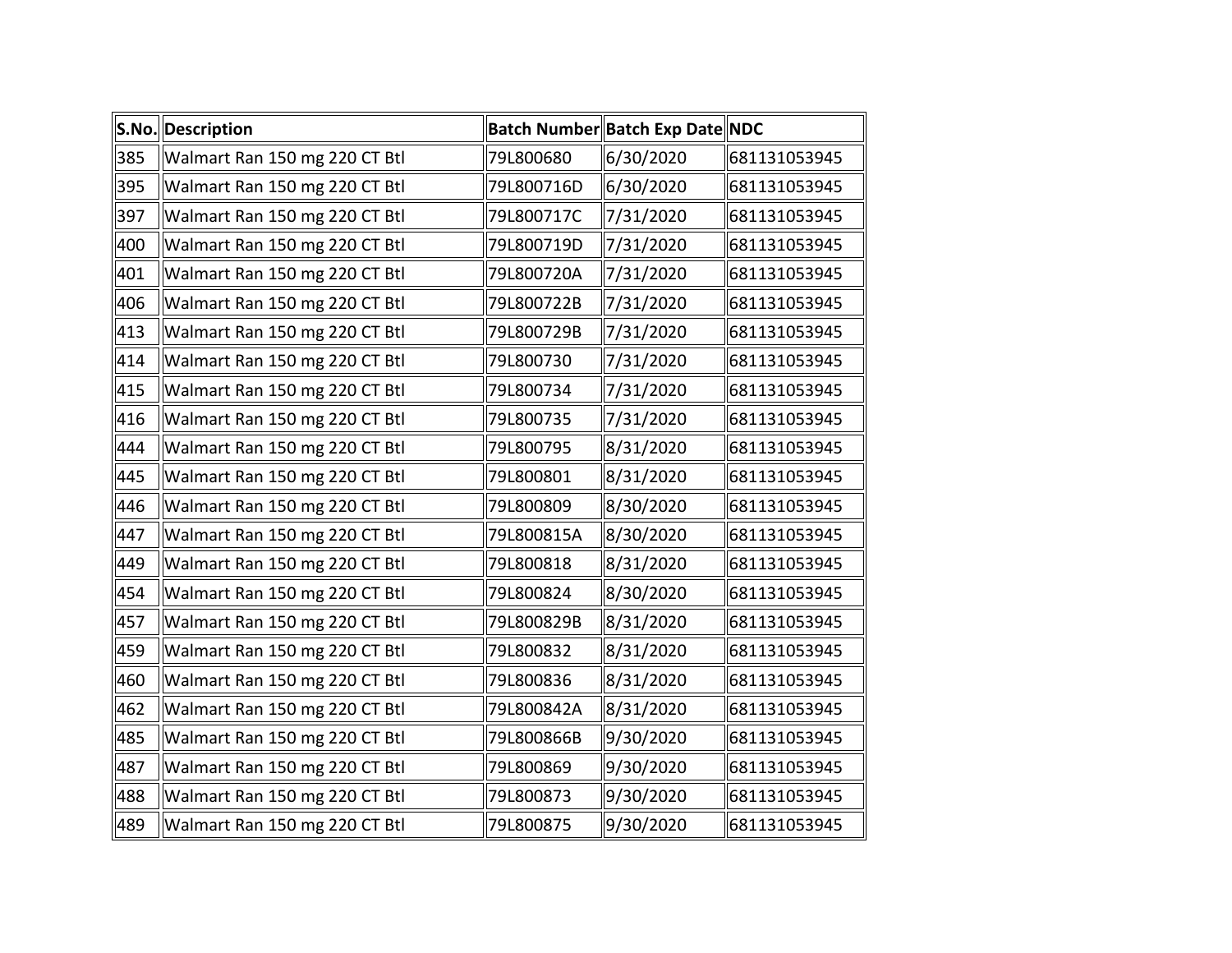|     | S.No. Description             |            | Batch Number Batch Exp Date NDC |              |
|-----|-------------------------------|------------|---------------------------------|--------------|
| 490 | Walmart Ran 150 mg 220 CT Btl | 79L800876  | 9/30/2020                       | 681131053945 |
| 491 | Walmart Ran 150 mg 220 CT Btl | 79L800878  | 9/30/2020                       | 681131053945 |
| 492 | Walmart Ran 150 mg 220 CT Btl | 79L800879  | 9/30/2020                       | 681131053945 |
| 493 | Walmart Ran 150 mg 220 CT Btl | 79L800886  | 9/30/2020                       | 681131053945 |
| 498 | Walmart Ran 150 mg 220 CT Btl | 79L800925  | 10/31/2020                      | 681131053945 |
| 499 | Walmart Ran 150 mg 220 CT Btl | 79L800927A | 10/31/2020                      | 681131053945 |
| 548 | Walmart Ran 150 mg 220 CT Btl | 79L900028B | 12/31/2020                      | 681131053945 |
| 549 | Walmart Ran 150 mg 220 CT Btl | 79L900029  | 12/31/2020                      | 681131053945 |
| 551 | Walmart Ran 150 mg 220 CT Btl | 79L900037  | 12/31/2020                      | 681131053945 |
| 552 | Walmart Ran 150 mg 220 CT Btl | 79L900044A | 12/31/2020                      | 681131053945 |
| 555 | Walmart Ran 150 mg 220 CT Btl | 79L900045  | 12/31/2020                      | 681131053945 |
| 566 | Walmart Ran 150 mg 220 CT Btl | 79L900067  | 1/31/2021                       | 681131053945 |
| 567 | Walmart Ran 150 mg 220 CT Btl | 79L900072  | 1/31/2021                       | 681131053945 |
| 569 | Walmart Ran 150 mg 220 CT Btl | 79L900086B | 1/31/2021                       | 681131053945 |
| 570 | Walmart Ran 150 mg 220 CT Btl | 79L900094  | 1/31/2021                       | 681131053945 |
| 571 | Walmart Ran 150 mg 220 CT Btl | 79L900097  | 1/31/2021                       | 681131053945 |
| 572 | Walmart Ran 150 mg 220 CT Btl | 79L900116  | 1/31/2021                       | 681131053945 |
| 573 | Walmart Ran 150 mg 220 CT Btl | 79L900117  | 1/31/2021                       | 681131053945 |
| 580 | Walmart Ran 150 mg 220 CT Btl | 79L900160A | 2/28/2021                       | 681131053945 |
| 601 | Walmart Ran 150 mg 220 CT Btl | L900039    | 12/31/2020                      | 681131053945 |
| 605 | Walmart Ran 150 mg 220 CT Btl | L900158    | 12/31/2020                      | 681131053945 |
| 606 | Walmart Ran 150 mg 220 CT Btl | L900161    | 12/31/2020                      | 681131053945 |
| 611 | Walmart Ran 150 mg 220 CT Btl | L900363    | 4/30/2021                       | 681131053945 |
| 615 | Walmart Ran 150 mg 220 CT Btl | L900473    | 6/30/2021                       | 681131053945 |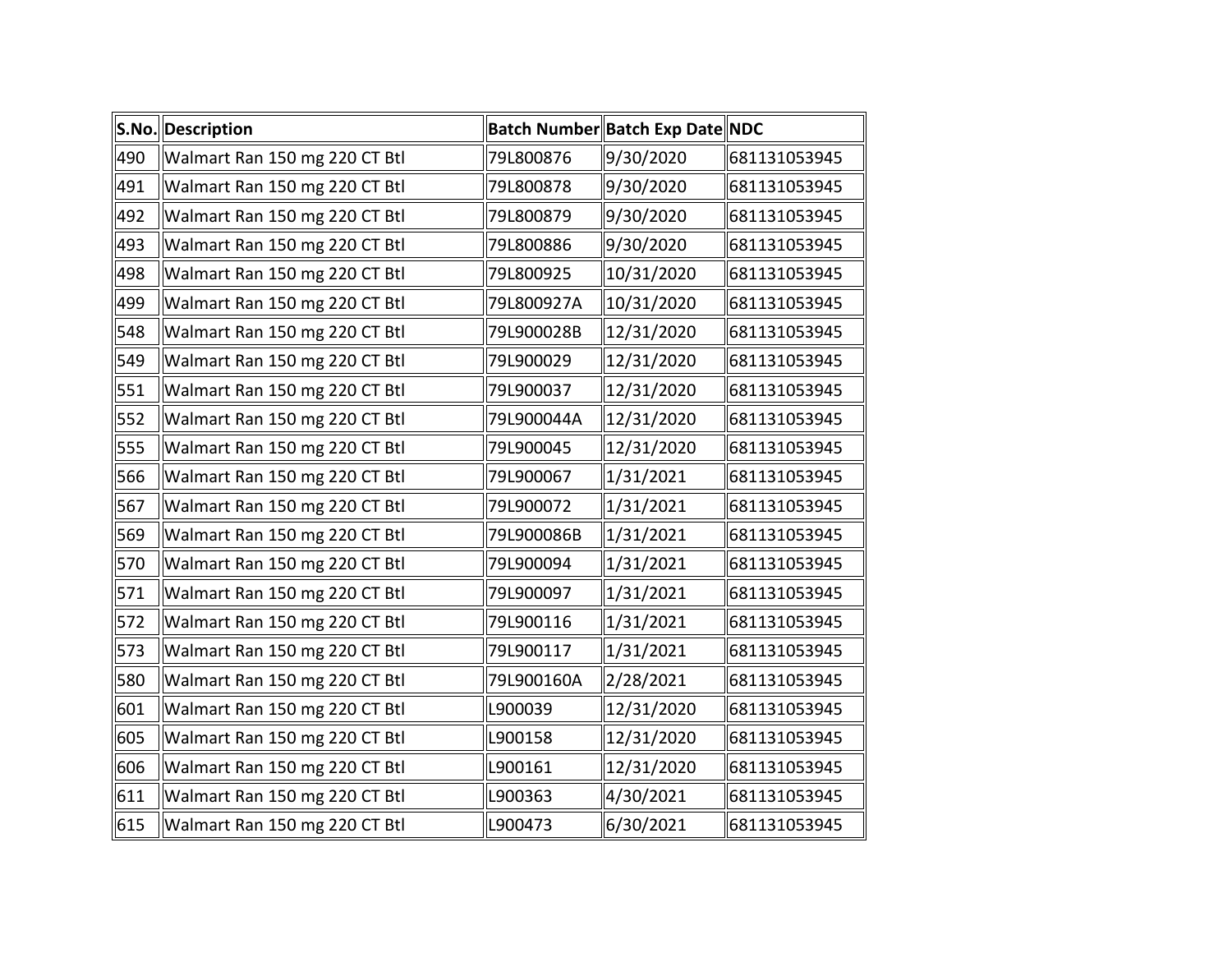|     | S.No. Description                   |            | Batch Number Batch Exp Date NDC |              |
|-----|-------------------------------------|------------|---------------------------------|--------------|
| 298 | Walmart R150 Tablet 130ct Bottle NV | 79L800396B | 3/31/2020                       | 681131277495 |
| 304 | Walmart R150 Tablet 130ct Bottle NV | 79L800419  | 3/31/2020                       | 681131277495 |
| 306 | Walmart R150 Tablet 130ct Bottle NV | 79L800428B | 3/31/2020                       | 681131277495 |
| 316 | Walmart R150 Tablet 130ct Bottle NV | 79L800462A | 4/30/2020                       | 681131277495 |
| 317 | Walmart R150 Tablet 130ct Bottle NV | 79L800462B | 4/30/2020                       | 681131277495 |
| 318 | Walmart R150 Tablet 130ct Bottle NV | 79L800462C | 4/30/2020                       | 681131277495 |
| 325 | Walmart R150 Tablet 130ct Bottle NV | 79L800483B | 4/30/2020                       | 681131277495 |
| 326 | Walmart R150 Tablet 130ct Bottle NV | 79L800485A | 4/30/2020                       | 681131277495 |
| 329 | Walmart R150 Tablet 130ct Bottle NV | 79L800486A | 4/30/2020                       | 681131277495 |
| 356 | Walmart R150 Tablet 130ct Bottle NV | 79L800600B | 5/31/2020                       | 681131277495 |
| 363 | Walmart R150 Tablet 130ct Bottle NV | 79L800610B | 5/31/2020                       | 681131277495 |
| 365 | Walmart R150 Tablet 130ct Bottle NV | 79L800619  | 5/31/2020                       | 681131277495 |
| 366 | Walmart R150 Tablet 130ct Bottle NV | 79L800624  | 5/31/2020                       | 681131277495 |
| 367 | Walmart R150 Tablet 130ct Bottle NV | 79L800642  | 5/31/2020                       | 681131277495 |
| 368 | Walmart R150 Tablet 130ct Bottle NV | 79L800646  | 5/31/2020                       | 681131277495 |
| 386 | Walmart R150 Tablet 130ct Bottle NV | 79L800696  | 6/30/2020                       | 681131277495 |
| 387 | Walmart R150 Tablet 130ct Bottle NV | 79L800699  | 6/30/2020                       | 681131277495 |
| 388 | Walmart R150 Tablet 130ct Bottle NV | 79L800704  |                                 | 681131277495 |
| 390 | Walmart R150 Tablet 130ct Bottle NV | 79L800704B | 6/30/2020                       | 681131277495 |
| 391 | Walmart R150 Tablet 130ct Bottle NV | 79L800714  | 6/30/2020                       | 681131277495 |
| 392 | Walmart R150 Tablet 130ct Bottle NV | 79L800715  | 6/30/2020                       | 681131277495 |
| 396 | Walmart R150 Tablet 130ct Bottle NV | 79L800717A | 7/31/2020                       | 681131277495 |
| 404 | Walmart R150 Tablet 130ct Bottle NV | 79L800721  | 7/31/2020                       | 681131277495 |
| 405 | Walmart R150 Tablet 130ct Bottle NV | 79L800722A | 7/31/2020                       | 681131277495 |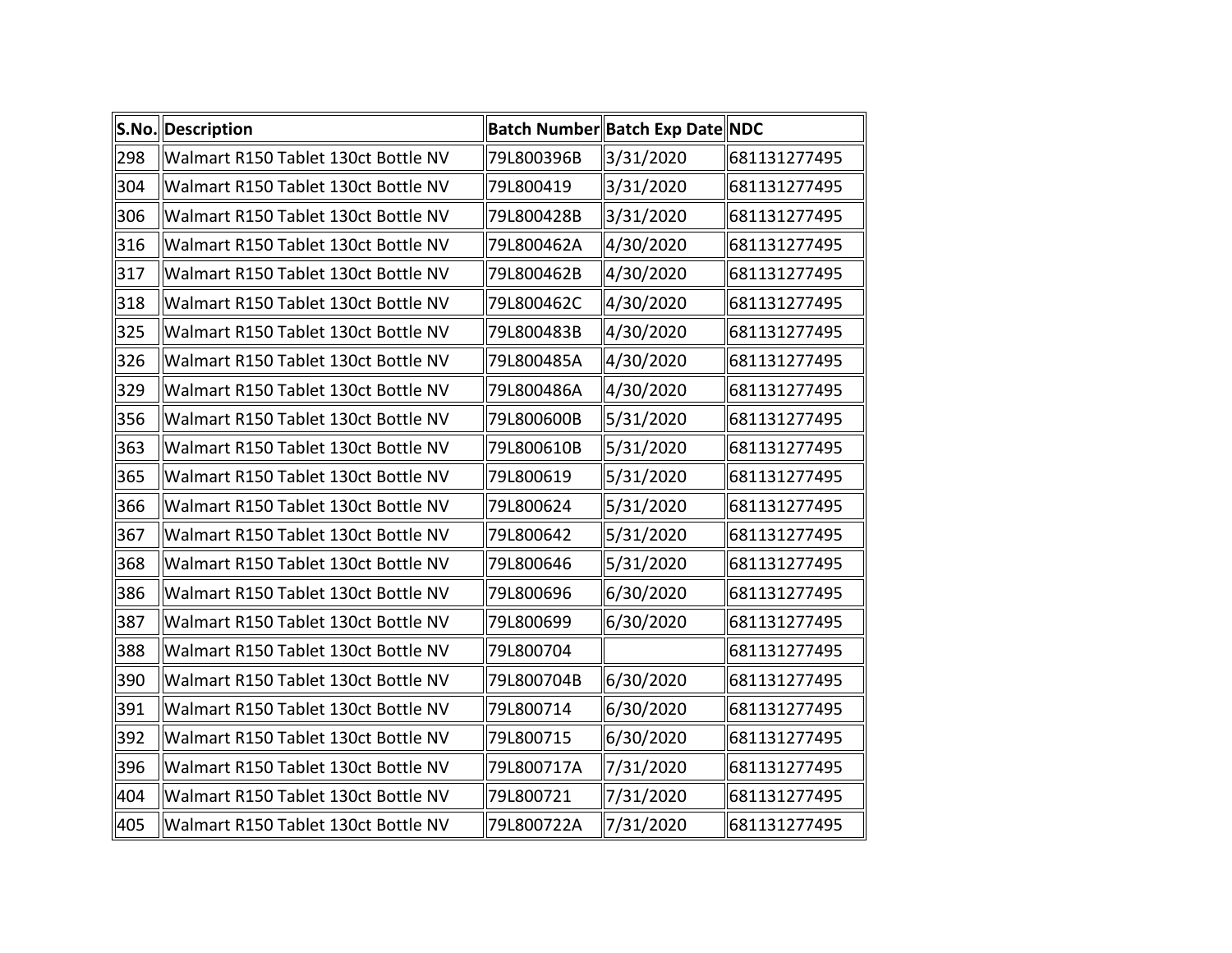|     | S.No. Description                   |            | Batch Number Batch Exp Date NDC |              |
|-----|-------------------------------------|------------|---------------------------------|--------------|
| 407 | Walmart R150 Tablet 130ct Bottle NV | 79L800723A | 7/31/2020                       | 681131277495 |
| 411 | Walmart R150 Tablet 130ct Bottle NV | 79L800727  | 7/31/2020                       | 681131277495 |
| 427 | Walmart R150 Tablet 130ct Bottle NV | 79L800746  | 7/31/2020                       | 681131277495 |
| 432 | Walmart R150 Tablet 130ct Bottle NV | 79L800753  | 7/31/2020                       | 681131277495 |
| 434 | Walmart R150 Tablet 130ct Bottle NV | 79L800758A | 8/31/2020                       | 681131277495 |
| 461 | Walmart R150 Tablet 130ct Bottle NV | 79L800838  | 8/31/2020                       | 681131277495 |
| 463 | Walmart R150 Tablet 130ct Bottle NV | 79L800842B | 8/31/2020                       | 681131277495 |
| 466 | Walmart R150 Tablet 130ct Bottle NV | 79L800845C | 8/31/2020                       | 681131277495 |
| 467 | Walmart R150 Tablet 130ct Bottle NV | 79L800847  | 8/31/2020                       | 681131277495 |
| 477 | Walmart R150 Tablet 130ct Bottle NV | 79L800854D | 9/30/2020                       | 681131277495 |
| 480 | Walmart R150 Tablet 130ct Bottle NV | 79L800855C | 9/30/2020                       | 681131277495 |
| 481 | Walmart R150 Tablet 130ct Bottle NV | 79L800860  | 9/30/2020                       | 681131277495 |
| 482 | Walmart R150 Tablet 130ct Bottle NV | 79L800862  | 9/30/2020                       | 681131277495 |
| 483 | Walmart R150 Tablet 130ct Bottle NV | 79L800863  | 9/30/2020                       | 681131277495 |
| 484 | Walmart R150 Tablet 130ct Bottle NV | 79L800866A | 9/30/2020                       | 681131277495 |
| 486 | Walmart R150 Tablet 130ct Bottle NV | 79L800868  | 9/30/2020                       | 681131277495 |
| 514 | Walmart R150 Tablet 130ct Bottle NV | 79L800953E | 10/31/2020                      | 681131277495 |
| 534 | Walmart R150 Tablet 130ct Bottle NV | 79L900013  | 12/31/2020                      | 681131277495 |
| 535 | Walmart R150 Tablet 130ct Bottle NV | 79L900018  | 12/31/2020                      | 681131277495 |
| 539 | Walmart R150 Tablet 130ct Bottle NV | 79L900023A | 12/31/2020                      | 681131277495 |
| 545 | Walmart R150 Tablet 130ct Bottle NV | 79L900024A | 12/31/2020                      | 681131277495 |
| 561 | Walmart R150 Tablet 130ct Bottle NV | 79L900051B | $\frac{1}{31/2021}$             | 681131277495 |
| 562 | Walmart R150 Tablet 130ct Bottle NV | 79L900052  | $\ 1/31/2021$                   | 681131277495 |
| 563 | Walmart R150 Tablet 130ct Bottle NV | 79L900053  | 1/31/2021                       | 681131277495 |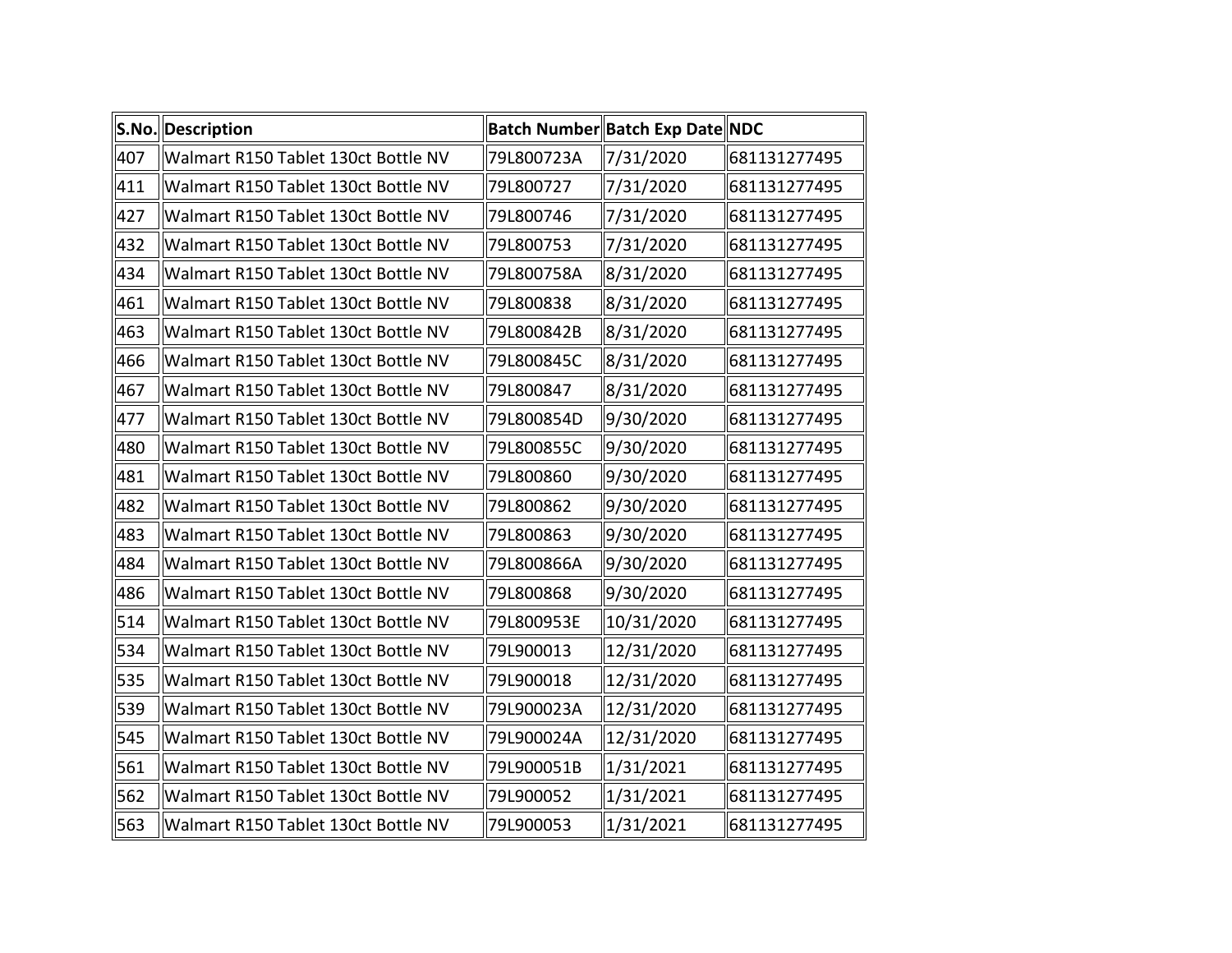|     | S.No. Description                       |            | Batch Number Batch Exp Date NDC |              |
|-----|-----------------------------------------|------------|---------------------------------|--------------|
| 564 | Walmart R150 Tablet 130ct Bottle NV     | 79L900062  | 1/31/2021                       | 681131277495 |
| 565 | Walmart R150 Tablet 130ct Bottle NV     | 79L900066  | 1/31/2021                       | 681131277495 |
| 568 | Walmart R150 Tablet 130ct Bottle NV     | 79L900086A | 1/31/2021                       | 681131277495 |
| 591 | Walmart R150 Tablet 130ct Bottle NV     | 79L900203E | 3/31/2021                       | 681131277495 |
| 593 | Walmart R150 Tablet 130ct Bottle NV     | 79L900251  | 3/31/2021                       | 681131277495 |
| 594 | Walmart R150 Tablet 130ct Bottle NV     | 79L900258  | 4/30/2021                       | 681131277495 |
| 613 | Walmart R150 Tablet 130ct Bottle NV     | L900401    | 1/31/2021                       | 681131277495 |
| 614 | Walmart R150 Tablet 130ct Bottle NV     | L900406    | 4/30/2021                       | 681131277495 |
| 348 | DRL Ranitidine 150mg Tablets 24ct BTL00 | 79L800541F | 5/31/2020                       | 848985000475 |
| 384 | DRL Ranitidine 150mg Tablets 24ct BTL00 | 79L800679D | 6/30/2020                       | 848985000475 |
| 472 | DRL Ranitidine 150mg Tablets 24ct BTL00 | 79L800851D | 9/30/2020                       | 848985000475 |
| 476 | DRL Ranitidine 150mg Tablets 24ct BTL00 | 79L800854C | 9/30/2020                       | 848985000475 |
| 532 | DRL Ranitidine 150mg Tablets 24ct BTL00 | 79L900008C | 12/31/2020                      | 848985000475 |
| 479 | Target Ranitidine Tab 150mg 40ct Bottle | 79L800855B | 9/30/2020                       | 848985000598 |
| 546 | Target Ranitidine Tab 150mg 40ct Bottle | 79L900024B | 12/31/2020                      | 848985000598 |
| 398 | HCA R150 Tab 95ct Btl                   | 79L800719B | 7/31/2020                       | 848985000727 |
| 590 | HCA R150 Tab 95ct Btl                   | 79L900203C | 3/31/2021                       | 848985000727 |
| 399 | HCA R150 Tab 220ct Btl                  | 79L800719C | 7/31/2020                       | 848985000734 |
| 510 | HCA R150 Tab 220ct Btl                  | 79L800953A | 10/31/2020                      | 848985000734 |
| 537 | HCA R150 Tab 220ct Btl                  | 79L900021A | 12/31/2020                      | 848985000734 |
| 588 | HCA R150 Tab 220ct Btl                  | 79L900198A | 3/31/2021                       | 848985000734 |
| 553 | Thirty Madison R150 Tab 24ct Btl        | 79L900044B | 12/31/2020                      | 848985000772 |
| 556 | Thirty Madison R150 Tab 95ct Btl        | 79L900046A | 1/31/2021                       | 848985000789 |
| 333 | DRL Control Label R75 Tab 60ct Btl      | 79L800500C | 4/30/2020                       | 848985001717 |